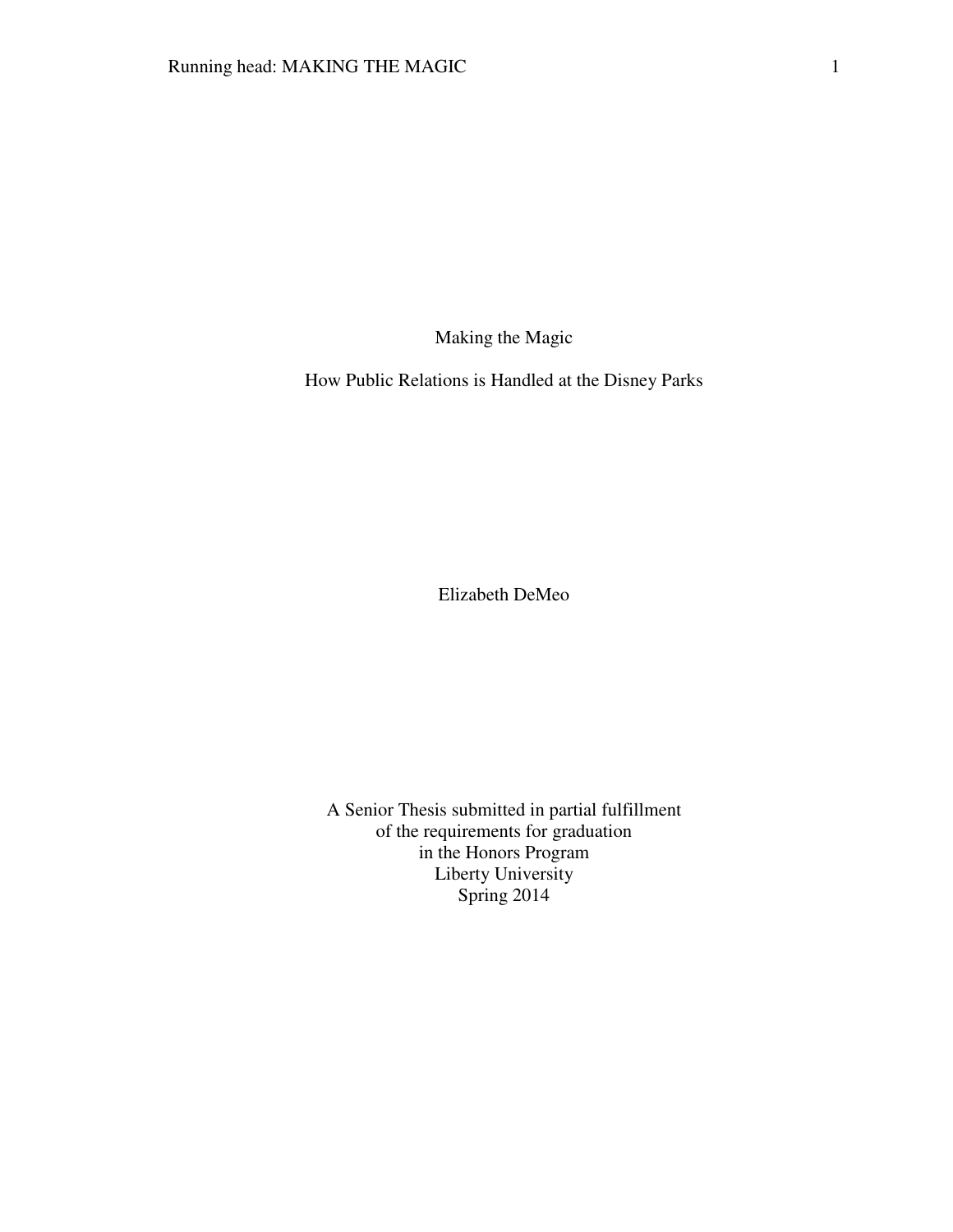Acceptance of Senior Honors Thesis

This Senior Honors Thesis is accepted in partial fulfillment of the requirements for graduation from the Honors Program of Liberty University.

> Stuart Schwartz, Ph.D. Thesis Chair

\_\_\_\_\_\_\_\_\_\_\_\_\_\_\_\_\_\_\_\_\_\_\_\_\_\_\_\_\_\_

Amy Bonebright, M.A. Committee Member

\_\_\_\_\_\_\_\_\_\_\_\_\_\_\_\_\_\_\_\_\_\_\_\_\_\_\_\_\_\_

Brenda Ayres, Ph.D. Committee Member

\_\_\_\_\_\_\_\_\_\_\_\_\_\_\_\_\_\_\_\_\_\_\_\_\_\_\_\_\_\_

Brenda Ayres, Ph.D. Honors Director

\_\_\_\_\_\_\_\_\_\_\_\_\_\_\_\_\_\_\_\_\_\_\_\_\_\_\_\_\_\_

\_\_\_\_\_\_\_\_\_\_\_\_\_\_\_\_\_\_\_\_\_\_\_\_\_\_\_\_\_\_ Date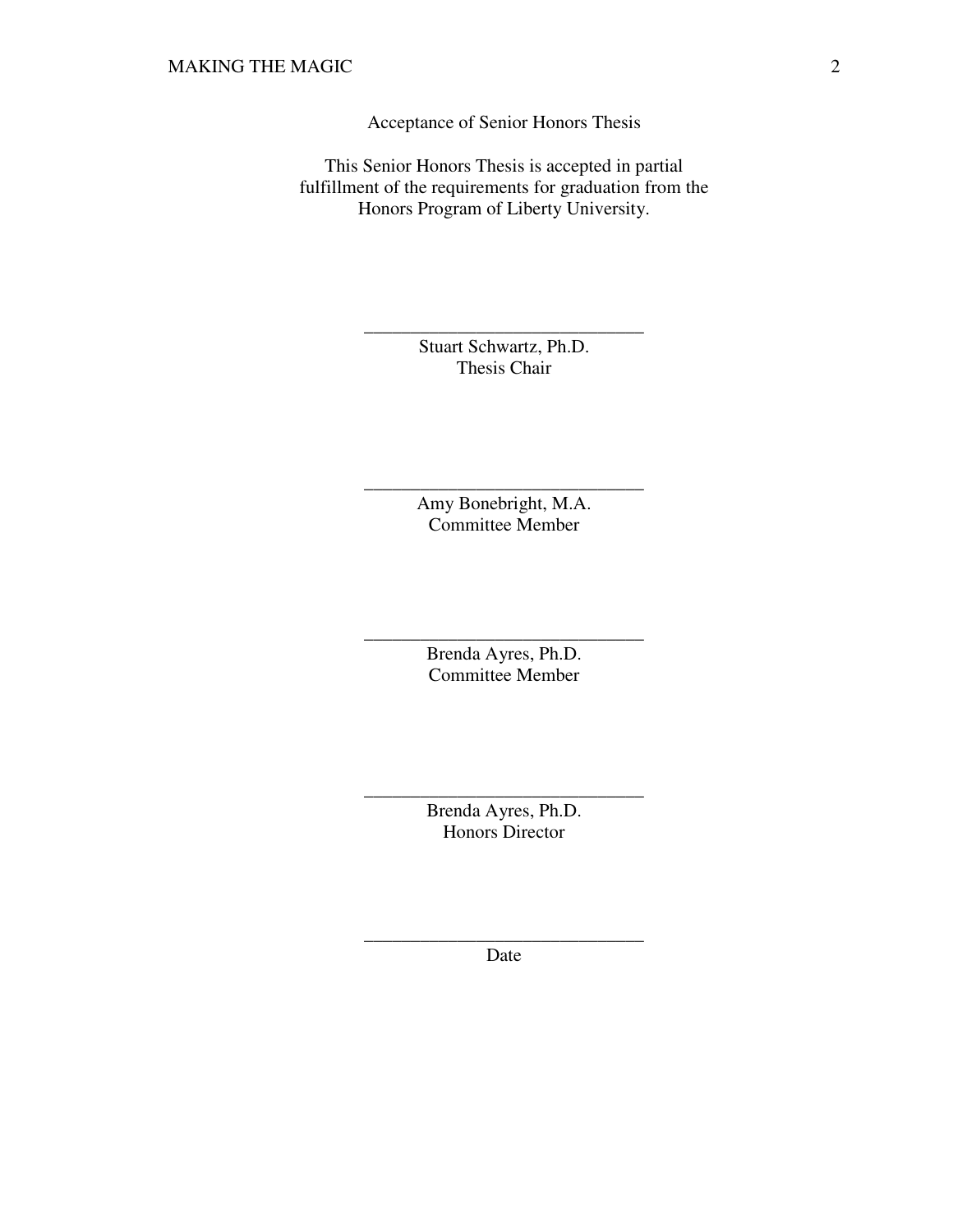#### Abstract

The Walt Disney Company has always been an organization that has prided itself on its corporate image. One of their biggest successes has been their 11 theme parks across the globe. Ever since its creation in 1955, Disneyland has been known as "the happiest place on earth." However, many wonder how this reputation came to be and how it is being maintained today. To find this answer, one must look to the creative minds behind Disney's public relations. By examining the Disney parks and their public relations history, tactics, crisis management and current and future campaigns, companies can find out the secret behind the success of the Disney parks and find out what works and what does not. By doing so, companies can take a page out of Disney's PR playbook and learn some lessons from the House of Mouse that will help them develop public relations strategies for their own organization.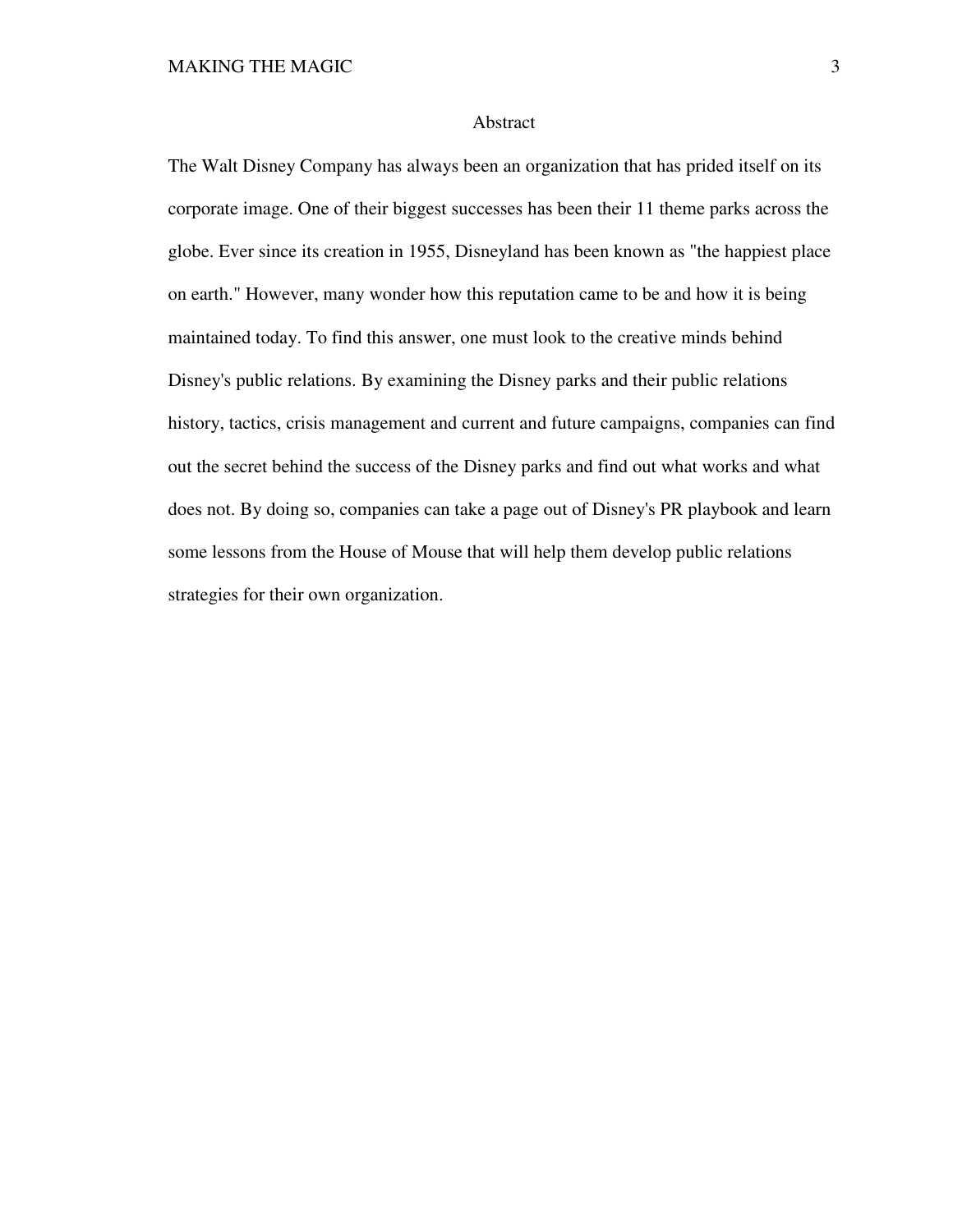Making the Magic

How Public Relations is Handled at the Disney Parks

### **Introduction**

 Say the word "Disney" and immediately you will have an idea in your mind. Maybe you will conjure up images of pixie dust, fairytales and dreams coming true. Most likely, you will be thinking of one of the Disney parks. According to Disney writer Theodore Kinni (2011), Disney has 11 theme parks that operate in five locations in North America, Europe and Asia. Probably the more well known of these are the United States parks: Disneyland in California and Walt Disney World in Florida. Both parks cover a large portion of land and draw huge crowds every year. However, what makes the Disney parks truly unique is the magic behind them. The Walt Disney Company makes sure that everyone who enters their gates is treated as a special guest, so they can have the experience of a lifetime. Many wonder how Disney has managed to create this magic that has been a part of their theme parks for over 50 years. To find the answer, we must look to the creative minds behind Disney's public relations, from the opening of Disneyland all the way up to the most current marketing campaign. Through careful examination of their history, tactics, strategies, crisis management and campaigns, we can discover what it really means to make the magic behind "the happiest place on earth."

# **The History of Disneyland's PR**

 The official Walt Disney Parks & Resorts fact sheet (2013) referred to Disneyland as a "unique destination built around storytelling and immersive experiences" (p. 1). This statement is not merely an exaggerated public relations pitch; it is actually true. At the time of its opening on July 5, 1955, Disneyland was very different from all of the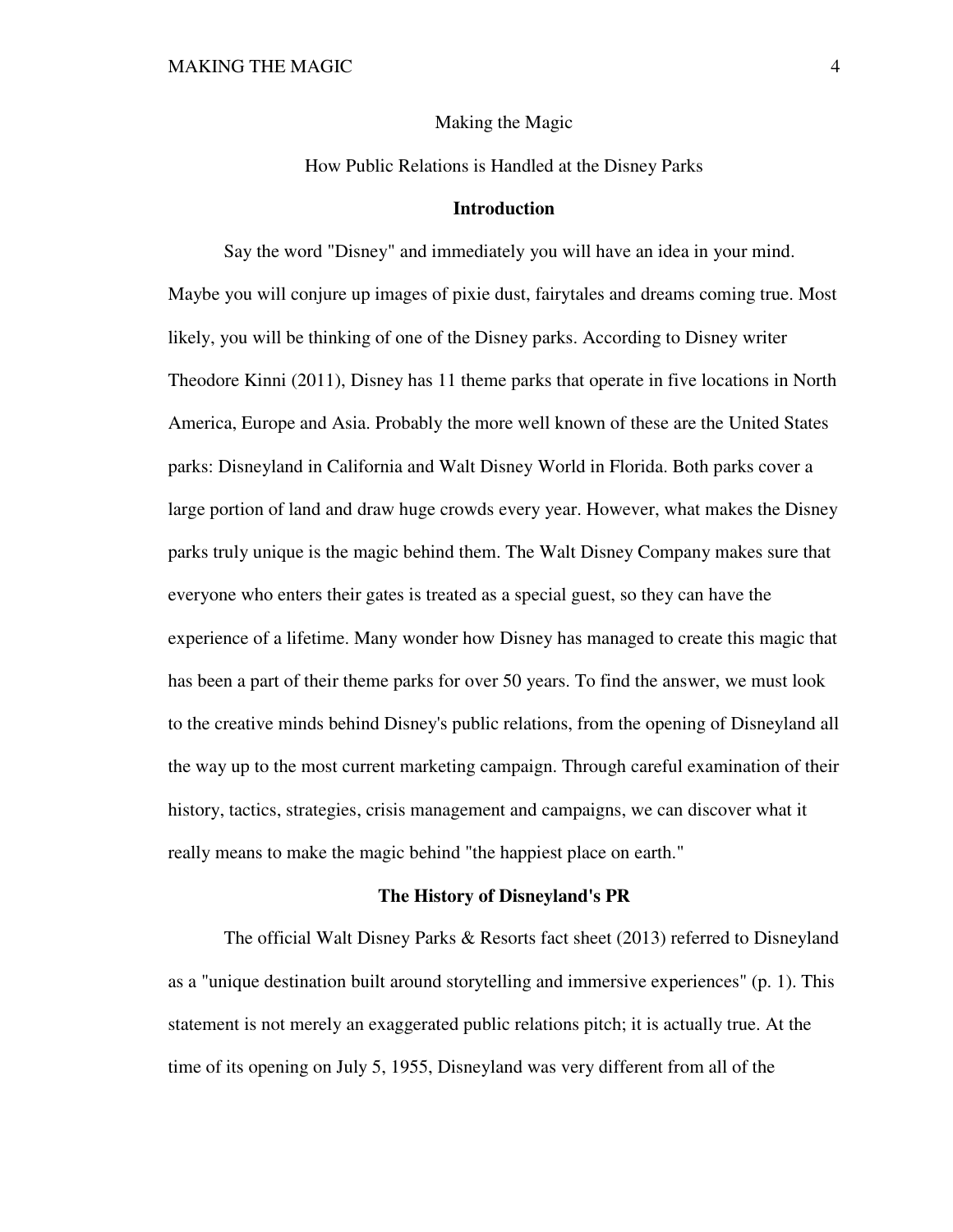amusement parks of its day. Nothing like it had ever been attempted before. This is all due to the man in charge, Walt Disney. It was his vision that gave the park direction and a corporate image that would last for decades to come.

## **Walt Disney's Vision**

Disney research and quality control specialist Bill Griffiths (n.d.) explained how Walt Disney received his inspiration for Disneyland in the 1940s. The story goes that Disney would often take his two daughters to small amusement parks on the weekends. During these trips, he began to envision a different kind of park: a clean and safe place that both children and their parents would enjoy. According to Charles Ridgeway (2007), a press agent who worked at Disneyland during its early years, Disney did not want Disneyland to be just another run-of-the-mill amusement park. He wanted it to be unique and to have a certain image that was different than most of the parks of his day.

 Originally, Disney had planned for this park to be built across from the Disney Studios in Burbank, California (Ridgeway, 2007). However, he eventually turned his focus to the 160 acre orange groves in Anahiem, California, just 30 miles south of Los Angeles (Griffiths, n.d.). He found that the land was perfect for what he had envisioned, so he bought it. He and his brother Roy originally planned to spend \$4 million on the creation of this new park; however, six months later, they had spent \$11 million (Ridgeway, 2007). Disney realized that in order for the park to be completed, he would need more money.

### **Early PR Efforts**

 **ABC television deal and opening broadcast.** In order to receive these funds, Disney decided to make a deal with The American Broadcasting company, or ABC. They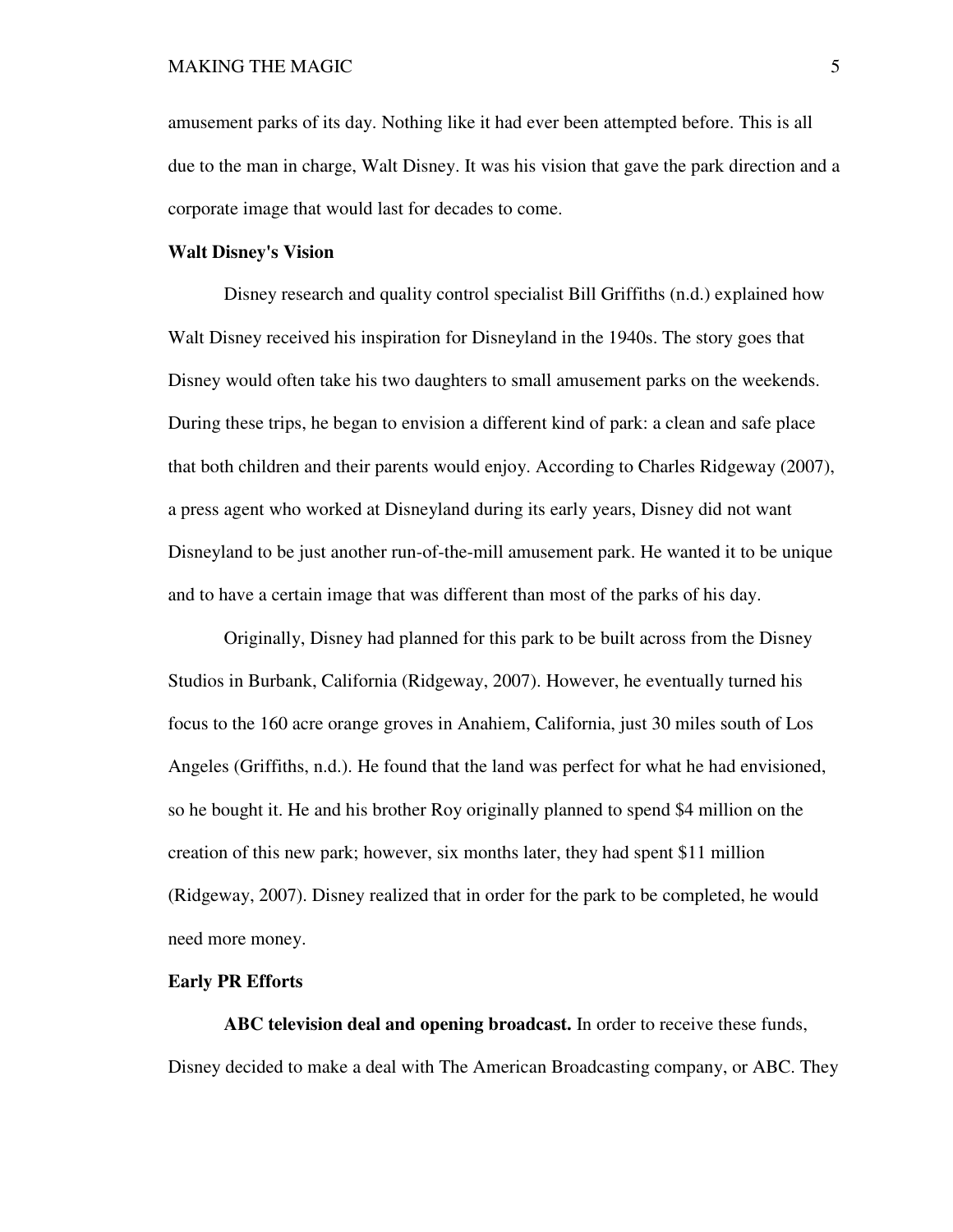lent him \$4.5 million in exchange for a piece of the park and outdoor food concessions. This of course, was not the only incentive. ABC also wanted Disney to produce a weekly show. He agreed and used this show, called *Disneyland*, to promote the park 10 months before its scheduled opening (Ridgeway, 2007). For Disney, this was clearly a win-win situation. He would air this weekly show for ABC and receive the funds he needed and free publicity for his park all at the same time. In reality, this was the first public relations campaign that Disneyland had run.

The first *Disneyland* episode was broadcast on October 27, 7:30 p.m (Griffiths, n.d.). According to Duncan Wardle, Vice President of Disney Parks PR, Disney used television to show a behind-the-scenes look at the park he was creating; for example, he introduced the audience to the parks' animatronics and showed how they were built and designed (Schwartzman, 2008). During the time of the first *Disneyland* broadcast, work on Disneyland had already begun, and Disney had planned to have it ready on July 17, 1955 for a live opening broadcast from within the park (Griffiths, n.d.). According to Griffiths, this opening broadcast, called *Dateline Disneyland* was considered "the most ambitious remote broadcast of a major event todate" (para. 4). For this opening day broadcast, Disney chose three famous television and movie stars to serve as hosts: Art Linkletter, host of ABC's daytime show *House Party*; Bob Cummings, star of 1950s and '60s comedies such as *My Living Doll*; and Ronald Reagan, movie actor and future president of the United States (Griffiths, n.d.). Disney also invited several celebrities to the opening, including Danny Thomas, Debbie Reynolds, Frank Sinatra, Jerry Lewis, and Buddy Ebsen (Ridgeway, 2007).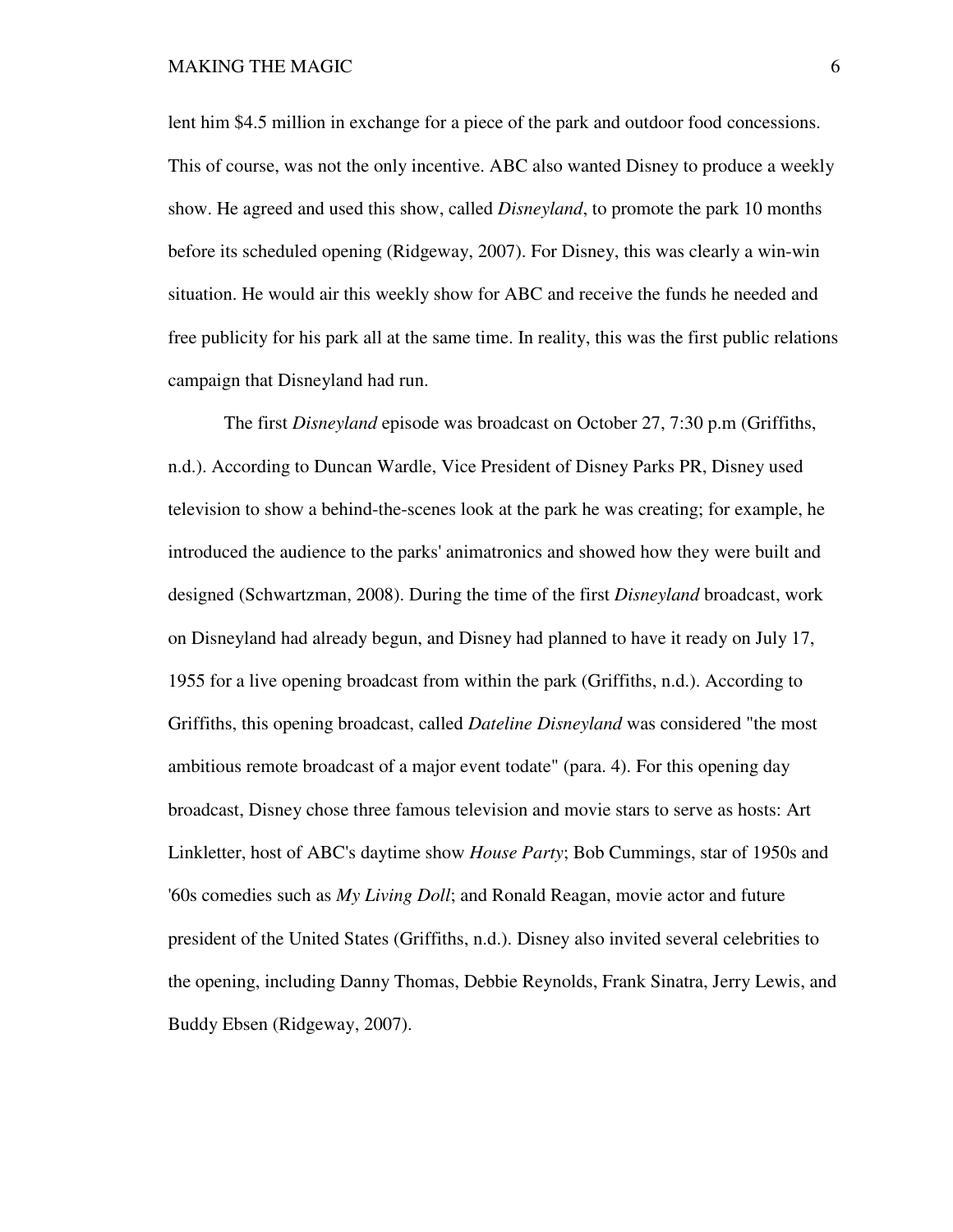The *Dateline Disney* broadcast opened with Hank Weaver introducing the show: "This afternoon, Disneyland, the world's most fabulous kingdom will be unveiled before an invitational world premiere and you our guests" (Marks & Disney, 1955). The show then jumped to the live broadcast in which Linkletter, Cummings, and Reagan gave their eyewitness accounts of Disneyland's opening, which included Walt Disney's famous dedication:

 To all who come to this happy place, welcome. Disneyland is your land. Here age relives fond memories of the past, and here youth may savor the challenge and promise of the future. Disneyland is dedicated to the ideals, the dreams and the hard facts that have created America with the hope that it will be a source of joy and inspiration to all the world. (Griffiths, n.d., para. 9)

This dedication was followed by a celebratory parade down Main Street and a brief introduction to the several themed lands such as Frontierland and Fantasyland. Thus concluded the opening day broadcast (Marks & Disney, 1955).

 The *Dateline Disneyland* broadcast turned out to be a success. According to the ratings, about 90 million viewers had tuned in for the live broadcast (Griffiths, n.d.). Disney's 10 month-long publicity campaign had paid off. People all over the United States had experienced the opening of Disneyland by watching it live from their televisions at home. It was truly a historic moment not only for the park, but for the future of public relations and marketing.

 **Handling negative publicity.** Despite the success of the broadcast, the opening day of Disneyland was actually far from perfect. According to Ridgeway (2007), who before his work as a press agent was one of the reporters covering the opening, the day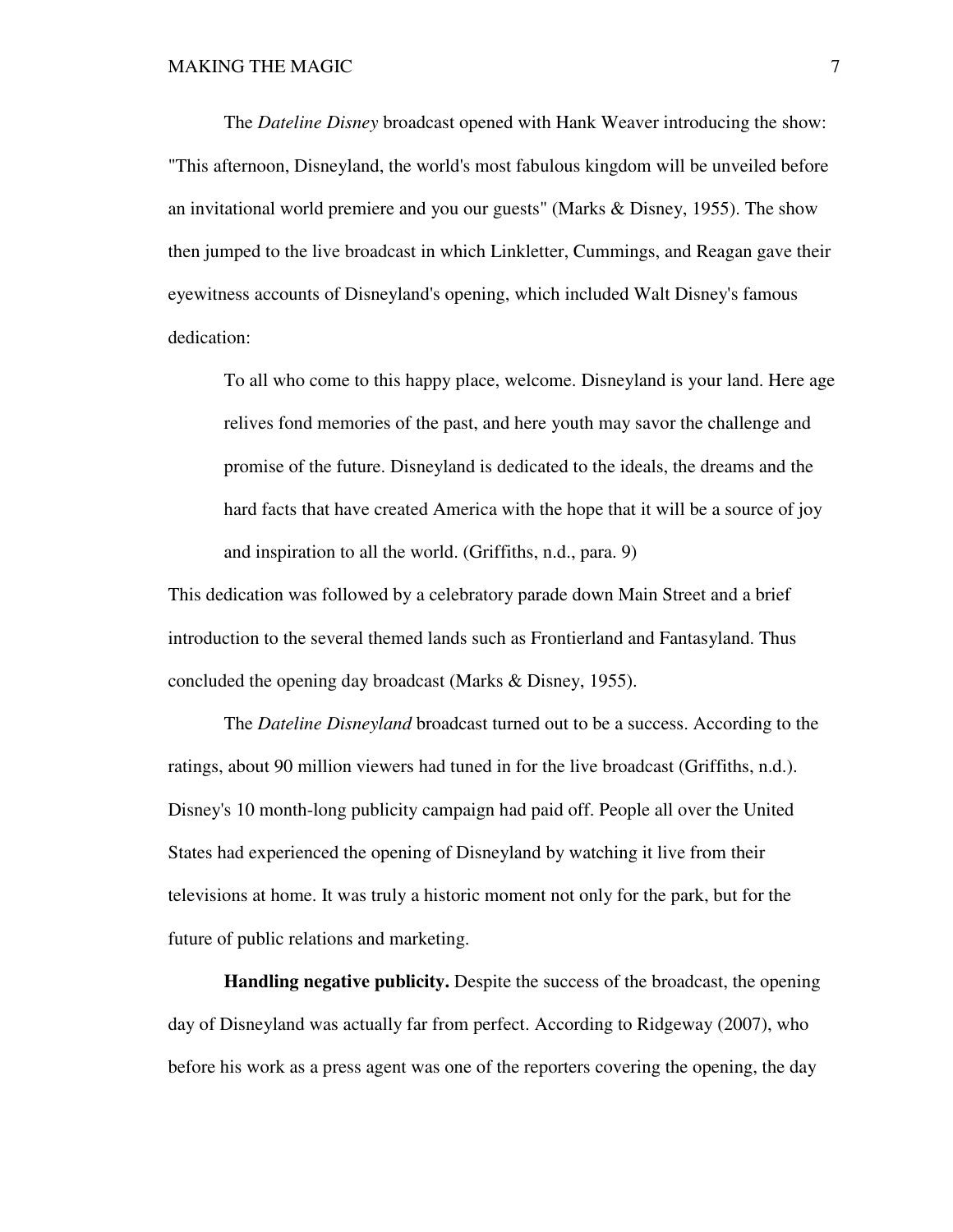### MAKING THE MAGIC **8** 8

was hot and the park was overcrowded. Disneyland was only supposed to be opened to those who had received special invitations, included the celebrites and members of the press. However, many people had received counterfeit tickets and snuck into the park when they were not supposed to (Griffiths, n.d.). In addition, the rides broke down frequently, and the restaurants ran out of food. Due to these and several other problems, the opening of the park was commonly referred to as "Black Sunday" (Ridgeway, 2007).

 Several Los Angeles business writers wrote very negatively of their first day at Disneyland, and other members of the press warned others to stay away. Fortunately, according to Ridgeway (2007), these negative reports aroused curiosity, and encouraged members of the public to come out and see Disneyland for themselves. In the first seven weeks, more than one million guests visited the park, despite the warning of the critics. Ridgeway said, "The park soon became known around the world as a place where show business celebrities and millions of ordinary people went for something new and different" (Chapter 2, para. 2). Despite the overwhelming attendance, Disney still wanted the press to have a good impression of his new park. So he and other Disneyland managers decided to invite the press guests back a few at a time. Some even went on personal tours of the theme park with Walt Disney himself (Ridgeway, 2007). Of course, this was all after certain changes were made to deal with the problems that had plagued the park on opening day.

 **Making changes.** According to Ridgeway (2007), Walt Disney knew that learning from past mistakes was the key to making Disneyland better. "We'll make mistakes, but we'll learn to do it better than anyone," Disney said (Chapter 2, para. 24). During his time at Disneyland, Ridgeway recalled Walt Disney walking the park, talking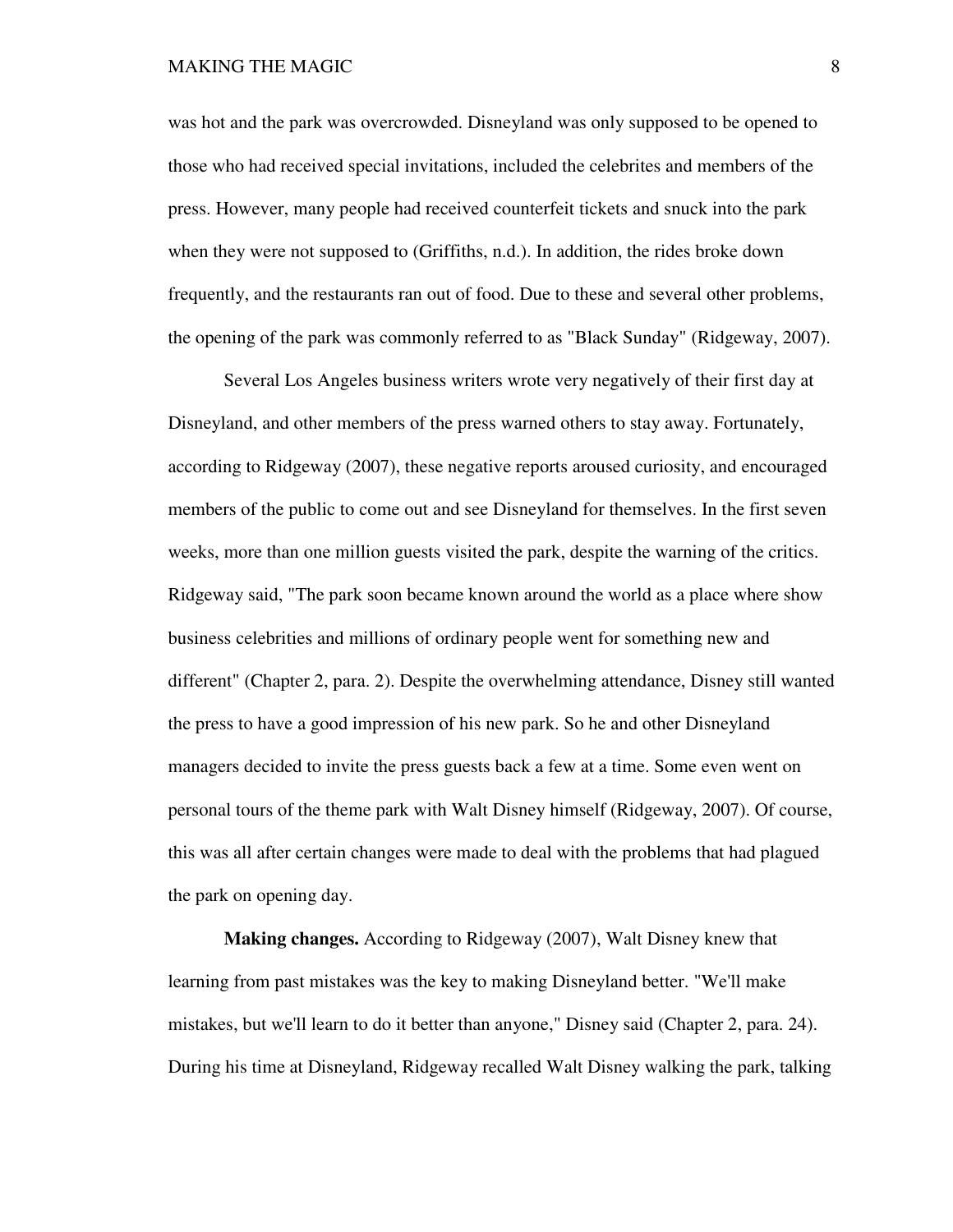# MAKING THE MAGIC 9

with guests and asking for their suggestions for improvements. Ridgeway said: "Walt's management style was totally different from that of most of today's big corporations. He knew exactly what would make the public happy and had supreme confidence in his ability to make the right choices" (Chapter 2, para. 29).

 These choices that he made helped improve the quality of the park in several ways. One of these was crowd control. According to Ridgeway (2007), Disney devised a way to deal with the crowds waiting in line for a ride by setting up roped queues. He knew that people waiting in line could be easily bored, so he hired entertainers to keep the guest busy during the long waits. Ridgeway said Disney also insisted upon keeping his park clean. In the early days of Disneyland, cleanups would happen after the park closed. Disney decided that this was not enough; the park had to be maintained during the day as well. "Keep it clean, they discovered, and it will stay clean. Let it collect all day and there will be a mountain of trash" (Chapter 3, para. 18). These were just some of the few ways in which Walt Disney and his employees continued to make Disneyland better after listening to their customers. These business strategies and cleanliness standards are still being used at the Disney Parks today, and they are a part of what makes the Disney experience unique.

### **Present-Day PR Strategies**

### **Today's Vision**

 Walt Disney's vision for the Disney parks is one that is still maintained by his company. The official Disney Parks and Resorts fact sheet describes the Disney vision as a "commitment to excellence in quality, storytelling and guest service that has been a hallmark of our organization for more than 50 years" (2013, p. 1). In his podcast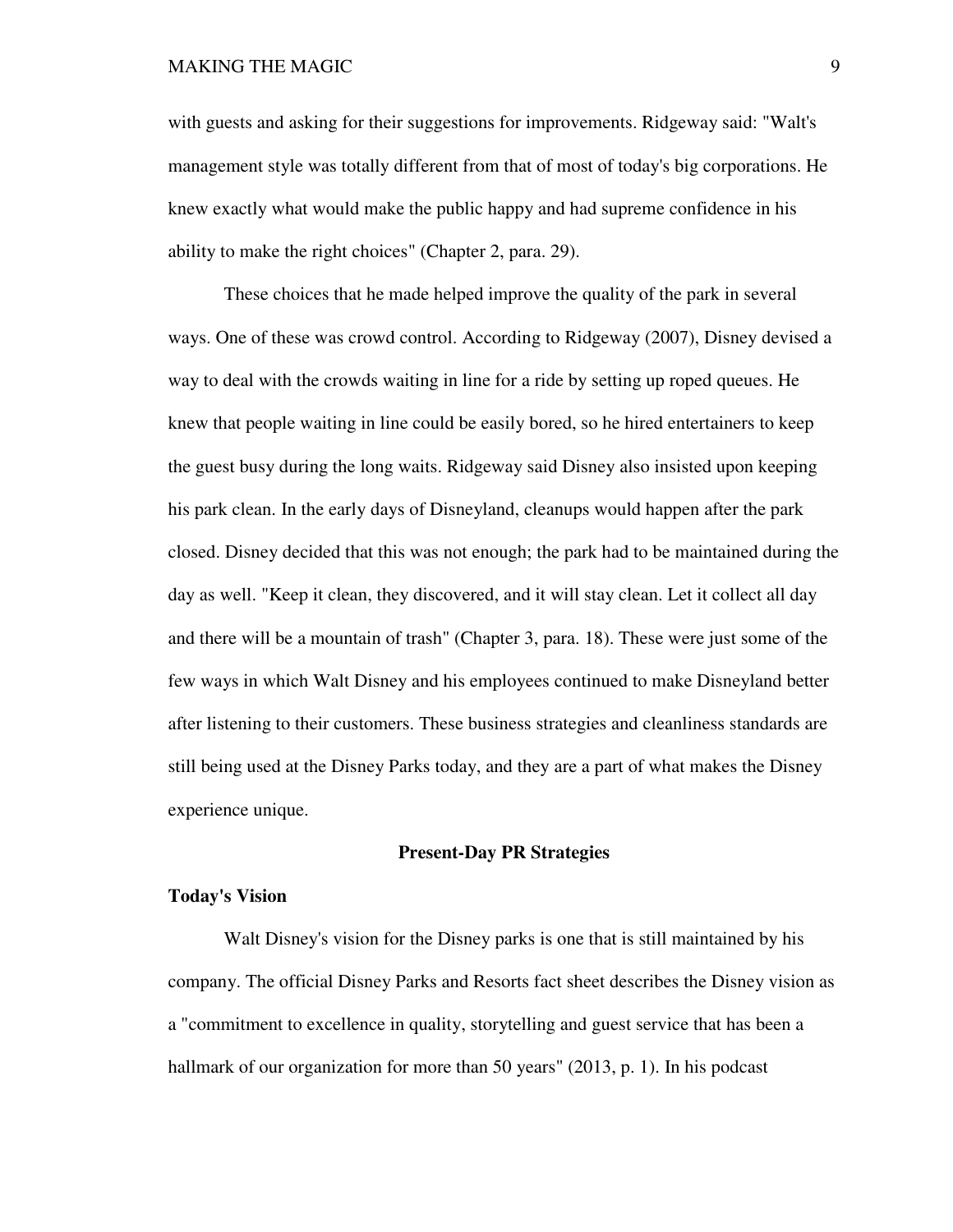interview, Wardle discussed the advantage of the Disney Company being founded by a storyteller; he said that it gives Disney a unique legacy and allows for them to provide a special experience for guests (Schwartzman, 2008). With this legacy comes great responsibility, however. As the world changes and technology marches forward, the Disney Company has had to adapt their strategies to cater to the demands of today. These include relevant public relations tactics such as brand management, media coverage, and strategic philanthropy. Some of these tactics were even pioneered by Walt Disney himself.

## **Implementation**

 **Brand management.** As stated earlier, Walt Disney had intended for Disneyland to be unlike any theme park in the world. This idea was reflected in everything from its construction to its organizational culture. Ridgeway (2007) said that Disneyland had been designed as a work of art, with bright colors, trees, flowers, and decor that matched the theme of each respective world. To accomplish this, Walt Disney hired artists, engineers, sculptors, and special effects people from his film studio to help with the construction of Disneyland. He referred to them as "Imagineers" (Mendenhall, 2005).

 The engineers and designers were not the only ones given unique names however. In order to maintain the idea that Disneyland was not an amusement park but a live show experience, Walt Disney referred to his employees as "cast members" and their uniforms as "costumes" (Ridgeway, 2007). These names are still used today and are all part of the brand image that Disney had envisioned so long ago. Therefore, the officials at the Disney parks understand how important these elements are in creating that unique image and have worked hard to maintain it.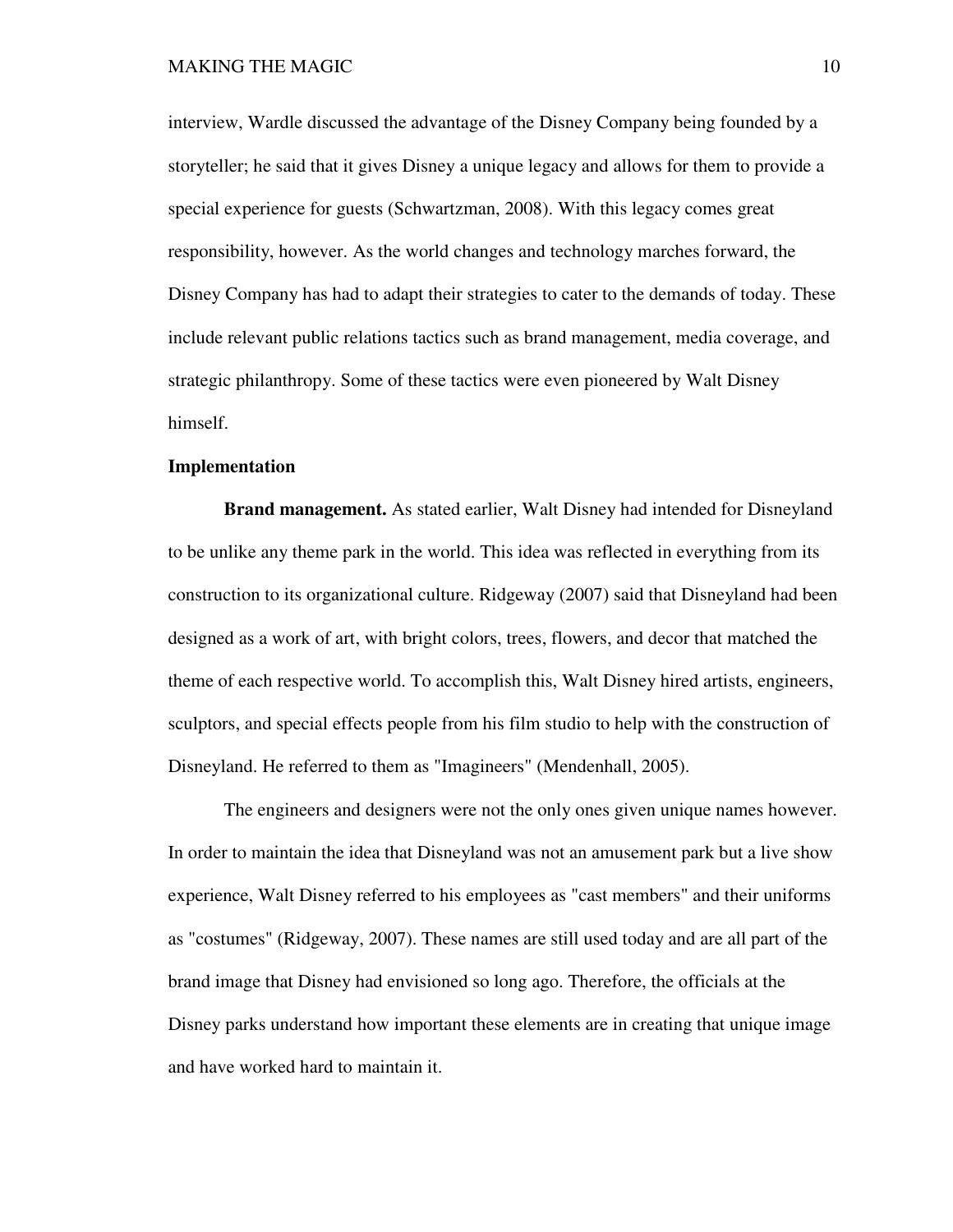**Media coverage.** Ever since the opening of Disneyland, the Disney company has always incorporated media coverage into their public relations strategies. Today, this media coverage is still a driving force behind Disney's publicity. Reporters and press people are always invited for every new attraction or major anniversary that Disney holds, ensuring adequate coverage of every event (Ridgeway, 2007). This included Disneyland's 50th anniversary celebration and other major campaigns, which will be discussed later. Often the Disney company will pull out all the stops to promote the launch of a new campaign or anniversary, creating a memorable event with the purpose of getting as much media attention as possible.

**Strategic philanthropy.** Part of a good public relations campaign includes strategic philanthropy and community responsibility. According to their official fact sheet (2013), Disney "believe[s] that being a good global citizen means using our companywide resources to make a positive change in the communities in which we operate" (p. 2). In 2013, Disney's charitable giving reached \$370 million; that same year, they also celebrated 30 years of their VoluntEARS program, an organization made of Disney cast members who volunteer their time with charities and community service (Momdjian, 2014). At Disney, they prioritize their community involvement, showing that they care enough to volunteer time and money into making the world a better place.

#### **Disney and Crisis Management**

 In any business things do not always go according to plan. Such is the case for the Disney parks as well. Despite how orderly and well-managed Disneyland and Disney World can be, crises can still occur. Some may be the fault of the park, but others may be completely due to circumstances beyond anyone's control. No matter what the case may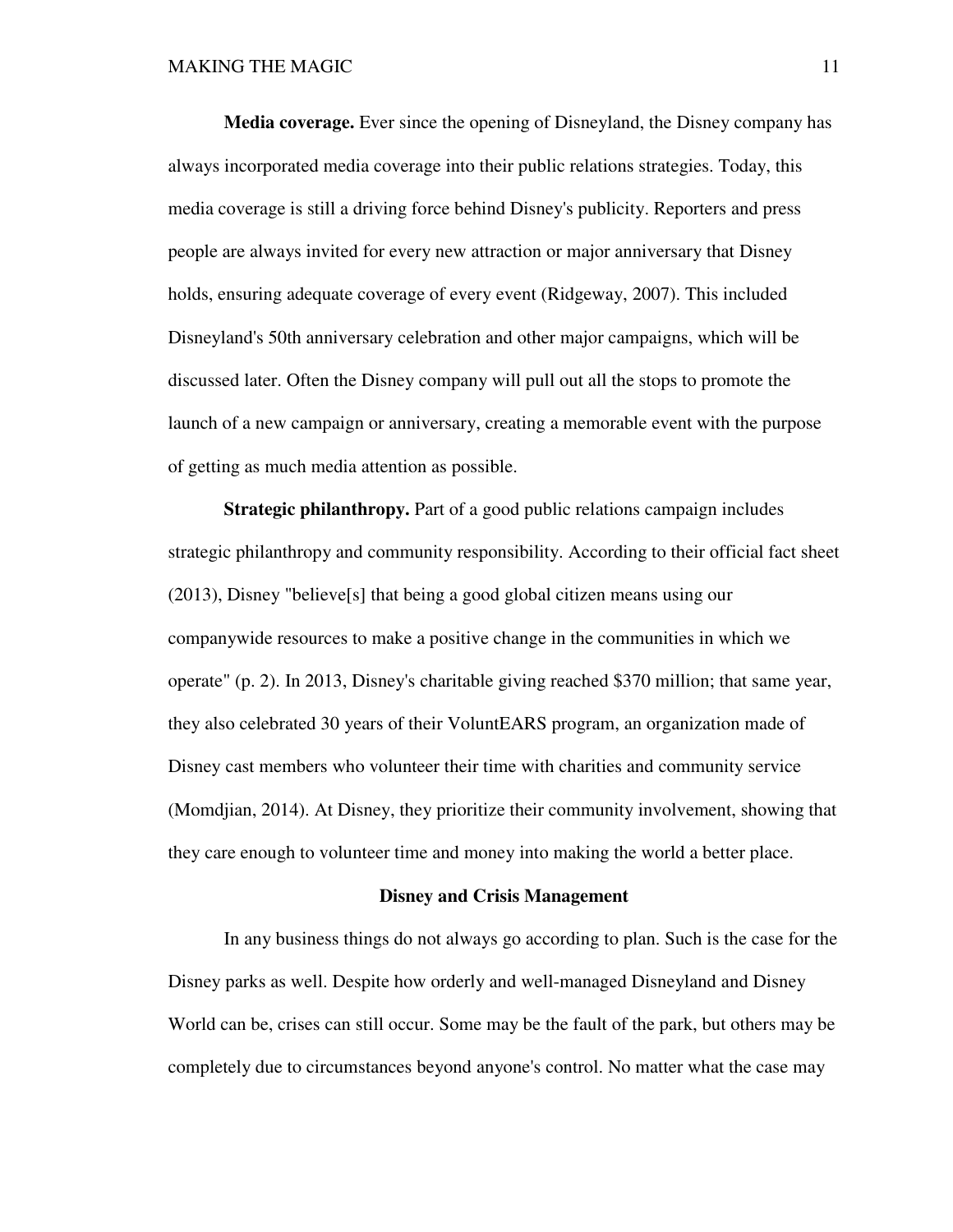be, it is important for a prestigious company such as Disney to be equipped to handle these crises and maintain the reputation that they have worked so hard to cultivate.

# **Park Accidents**

 Accidents happen, and the Disney parks are no exception. Even the "happiest place on earth" has had several tragic accidents. These accidents, which happened in the late '90s and early 2000s required Disney officials to adopt a comprehensive crisis management plan. In a case study on Disneyland's crisis management, California State University Fullerton student Susan Stewart (2004) said that in the past, "Disneyland's modus operandi in times of crisis was to perform internal investigation and maintain a tight lid on the incident, so as not to spoil the magical image of the park" (p. 4). However, this all changed after a fatal park accident in 1998.

 **Columbia ship accident.** Stewart (2004) explained that on Christmas Eve of 1998, a cast member attempted to tether the Columbia sailing ship to the dock before it had fully slowed down. An 8 pound metal mooring cleat broke off the ship and hit a married couple, killing the husband and severely injuring the wife. The employee who tried to tie up the boat also ended up with a lacerated foot. According to a *Los Angeles Times* article, Disneyland officials kept the police away for over 4 hours after the accident occured, and only let them on the scene after employees had cleaned up most of the blood from the accident (Yoshino & Reza, 2003). Stewart's case study (2004) reveals that Disney did not release any details until two days later, when they made a brief statement about checking over the mechanics and structure of the ship involved in the incident. Eventually, the investigation uncovered that the accident was caused by the employee, who lacked adequate training due to budget cutbacks made after Disney's 1997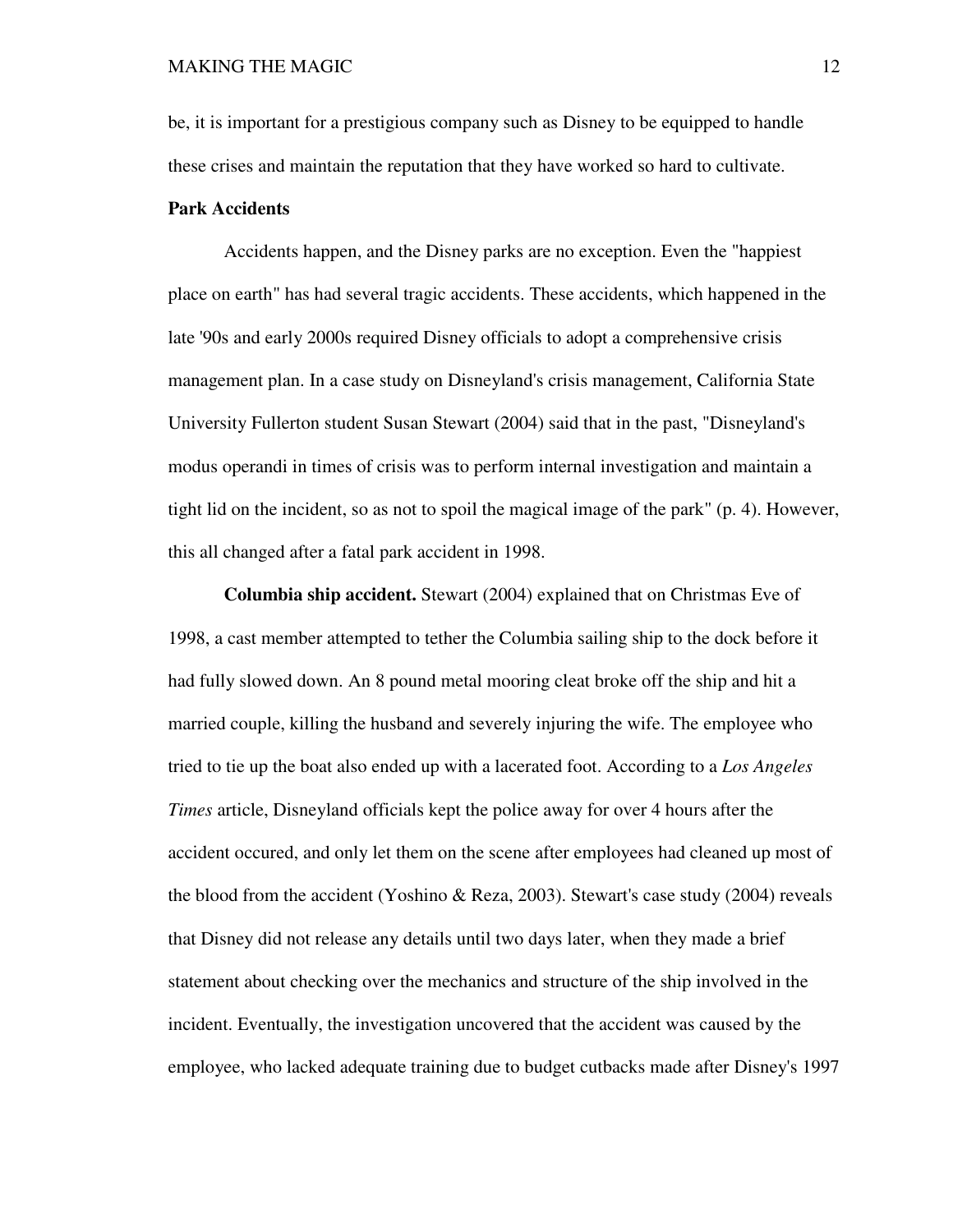financial evaluation. This was the first time that Disney had ever been fully at fault for a park accident.

 Details about the accident spread quickly and the press went wild, decrying Disney's negligence. Due to lack of information and poor crisis management, the *Los Angeles Times* and *Orange County Register* released several negative press statements about Disneyland (Stewart, 2004). In spite of all of this, Stewart (2004) explained that Disney continued to remain quiet in an effort to preserve their image. They did not issue a public apology, take responsibility for the accident, or even try to assure the public of the safety of their other rides. Instead of preserving their image, the Disney Company only managed to make matters worse by keeping silent.

 **Safety revisions and campaign.** Despite all that had happened with the 1998 accident, Disneyland officials did not put significant changes into effect until after a second accident occured two years later. According to Stewart (2004), in 2000 a 4 yearold fell out of Roger Rabbit's Car Toon Spin Ride, receiving permanent brain damage as a result of the accident. This time Disney learned from the past and cooperated with the investigation. However, they still remained quiet in an attempt to maintain their image. Once again, this only resulted in negative press.

 It was after this accident that Disneyland officials realized they needed to change the way they handled their crisis management. They began to implement a new safety campaign. In doing so, they hired Leslie Goodman as their new Vice President of Stategic Communications as well as promoting Greg Hale from Regulatory Compliance to Chief Safety Officer (Stewart, 2004). Thanks to both Goodman and Hale, Disney was able to revise their old policies and put together a two-phase safety campaign.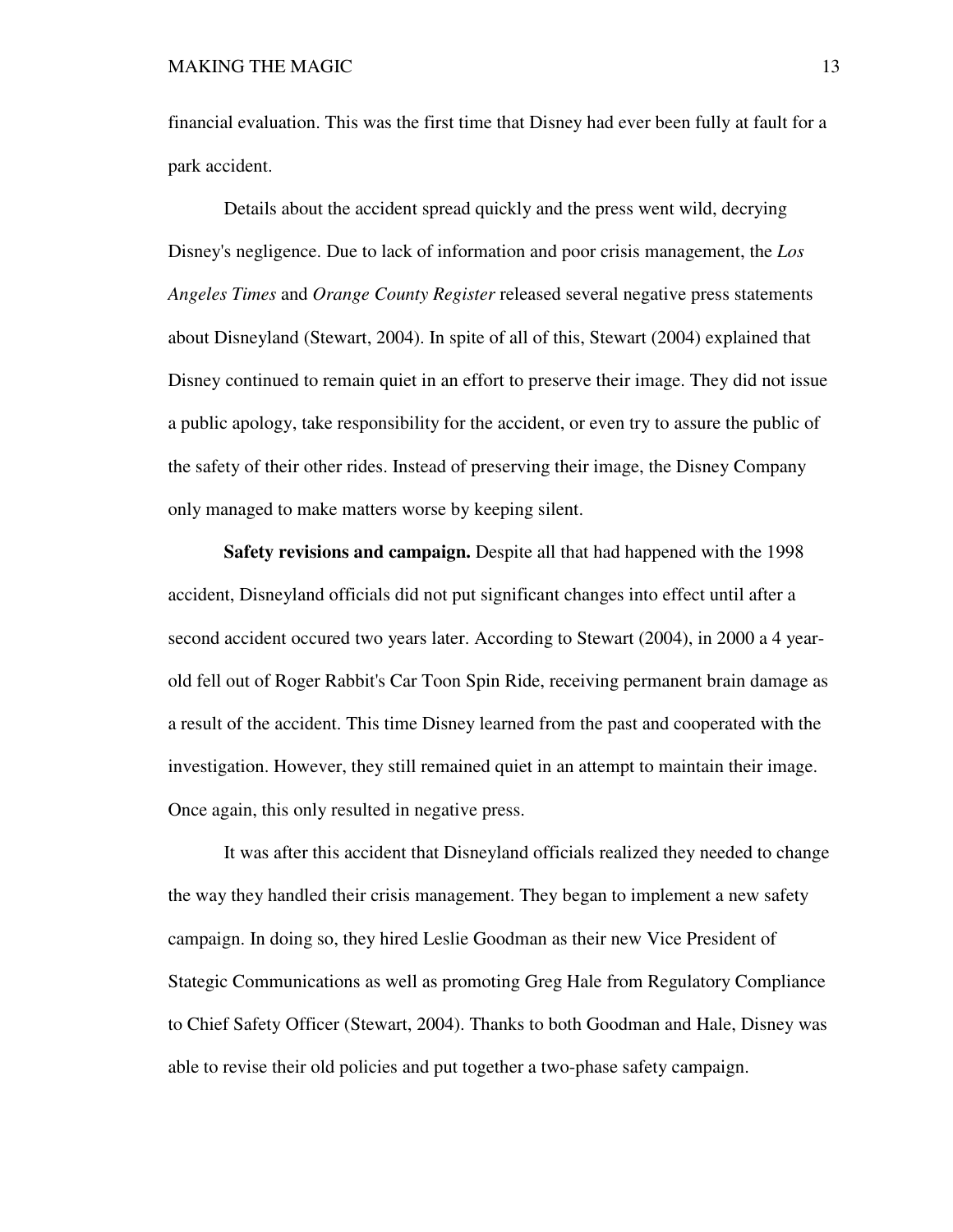Stewart's case study (2004) outlines the two phases of Disney's new safety campaign. In phase one, which began in June 2002, Disney put together a 30-page report on safety, as well as a public awareness campaign to let their guests know of their new safety measures. This included press releases, fact sheets, and information available on their official website. Phase two, which began in May of the next year, was much more involved and even a bit creative. During this time, Disney put together what they called the "Wild About Safety" campaign. This campaign, featuring Disney characters Timon and Pumbaa, helped to educate guests about park safety in an entertaining way without distracting from the fantasy of the park. For this campaign, Disney created clever taglines such as "Keep Arms, Hooves, Tusks and Tails Inside the Vehicle" (p. 10). Disney integrated these safety taglines into almost all of their print materials, including guide maps, brochures, activity books and even trading pins. The second phase had barely been in place for very long until yet another accident happened at Disneyland. This time however, Disneyland officials were ready.

 **Big Thunder Mountain Railroad accident.** According to Stewart's case study (2004), the real test of Disney's new safety campaign came on September 5, 2003. That day, there was an accident with the Big Thunder Mountain Railroad ride. A train derailed leaving 22 year-old Marcelo Torres killed and 10 other guests injured. Immediately after the accident, officials contacted central command, who called 911. Within minutes, the paramedics and police arrived, and Disney handed complete control of the investigation over to them.

 Stewart (2004) said that the biggest difference was how Disneyland handled the crisis. They no longer kept quiet. Disneyland president Cynthia Harriss released a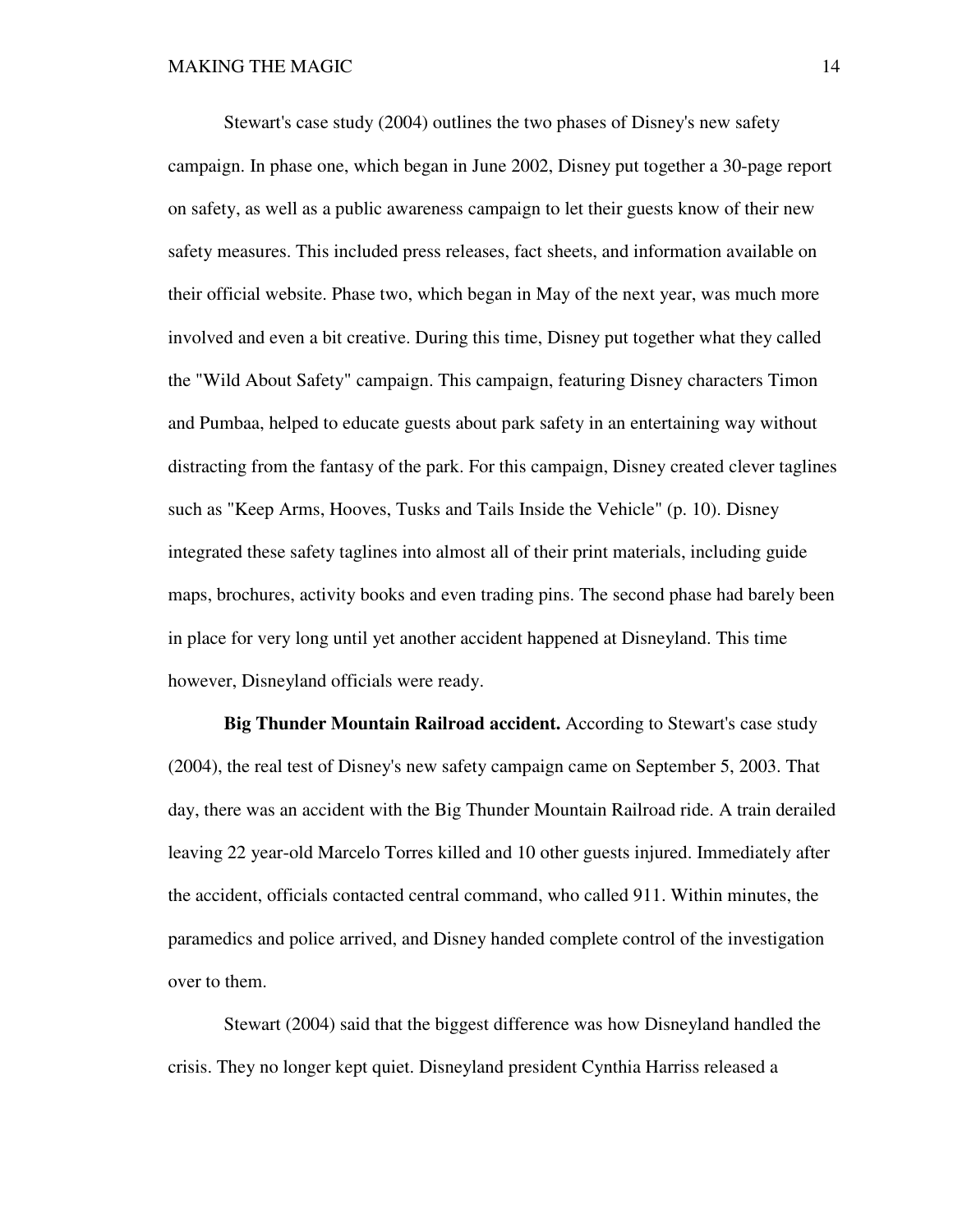statement offering condolences to the families involved in the accident and referred all investigation related questions to the authorities. Even Disney CEO Michael Eisner drove from Burbank to Anaheim to hold a press conference about the accident. He expressed his apologies and assured the public of Disneyland's cooperation with the police to get to the bottom of the accident. This was the first time Disney had ever held a accident-related press conference, and the public noticed. The *Los Angeles Times* released an article about Disney's handling of the accident and quoted amusement park safety advocate Kathy Fackler, who despite being one of Disney's biggest critics applauded them for their handling of the accident (Yoshino & Reza, 2003). Needless to say, Disney's crisis management was a huge turnaround from the 1998 Columbia ship accident, and was even called "a near-textbook example of crisis management" by the *Los Angeles Times* (para. 5).

# **Disney & 9/11**

 It is also worth noting how the Disney parks handled another crisis: the terrorist attacks of the September 11, 2001. These attacks happened when Islamic terrorists hijacked four commercial airliners, crashing two of them into the World Trade Center in New York City and one into the Pentagon in Washington, D.C. The fourth plane was also headed for D.C. but crashed in Pennsylvania after several passengers managed to fight off the terrorists. Huffington Post blog writer Jim Hill (2011) wrote an article about how Disney responded to the tragedy. Their two main concerns were keeping their guests safe and maintaining a calm atmosphere. As soon as word broke out about what had happened with the World Trade Center in New York City, the Disney Company closed all their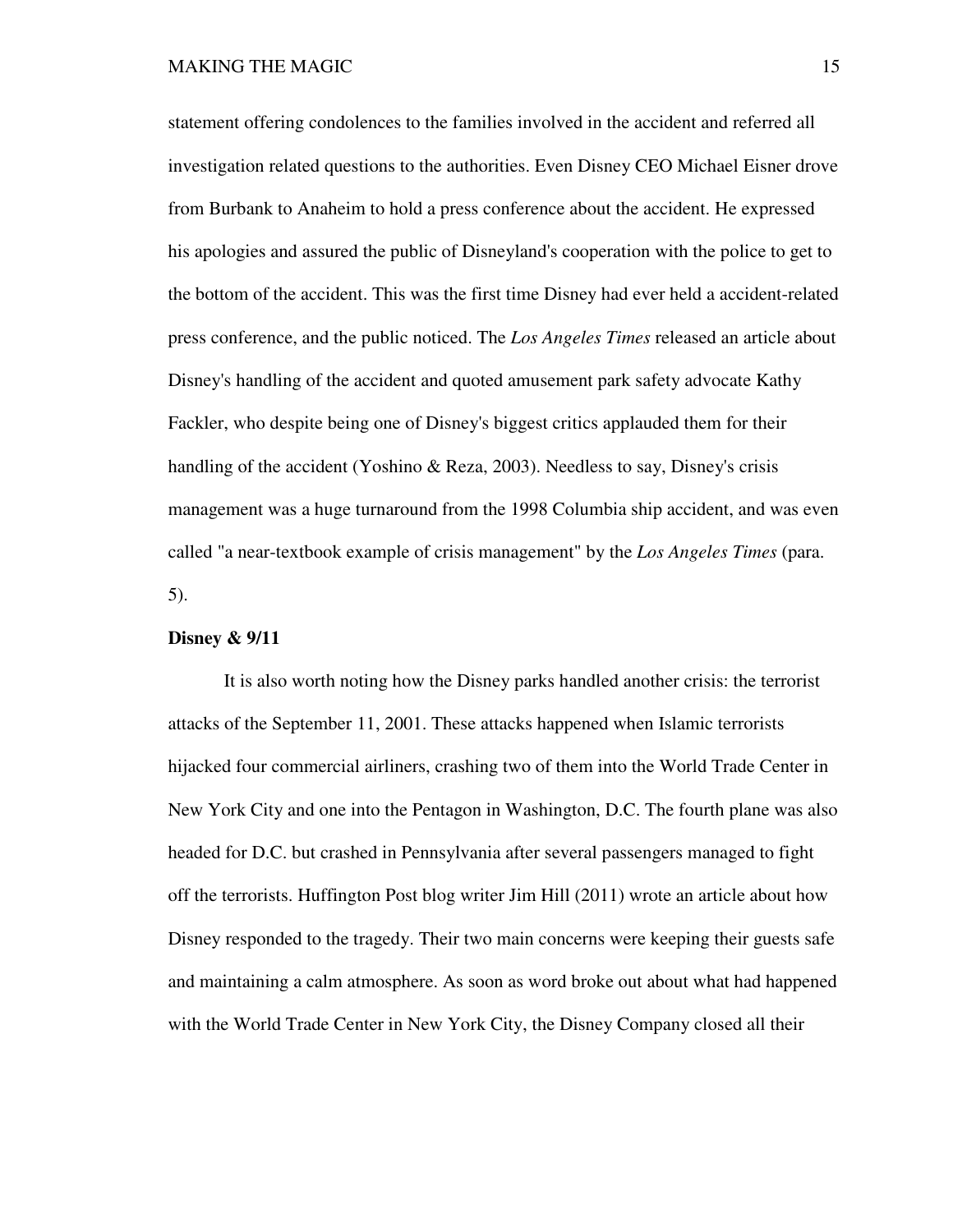theme parks in the states. They feared that due to the high volume of guests, the parks would be a prime target for another terrorist attack.

 In Hill's article (2011), a veteran cast member recalled that the employees immediately ushered the guests out of the park. While they did not make a public announcement about the terrorist attacks, the cast members did inform individual guests who asked why the park the was closing. As they left, the visitors were given complimentary tickets to make up for having their day cut short. One of the tourists recalled returning to the resort that day and seeing all the cast members trying the best they could to keep the guests calm and make them feel safe. The parks reopened the next day, but the crisis management was far from over.

 Hill (2011) said that in the days following 9/11, cast members had to continue to keep their visitors happy and keep their mind off of what happened. One cast member who worked the Jungle Cruise ride remembered having to change his comedy routine, which included a joke about a plane crash. While it had been innocuous before, the joke suddenly seemed inappropriate in light of what had occured, and the employee had to recognize this and make the appropriate changes. The cast members said that the hardest part of all of this was "work[ing] 8+ hour shifts 'making the magic' to distract everyone from the heavy shadow of the 9/11 attacks" (para. 31). Nevertheless, the employees did their job in a commendable show of crisis management.

## **Successful Campaigns of the Past**

#### **Happiest Celebration on Earth**

One of the more notable campaigns was the "Happiest Celebration on Earth." This was an 18 month-long celebration of the 50th anniversary of Disneyland, starting in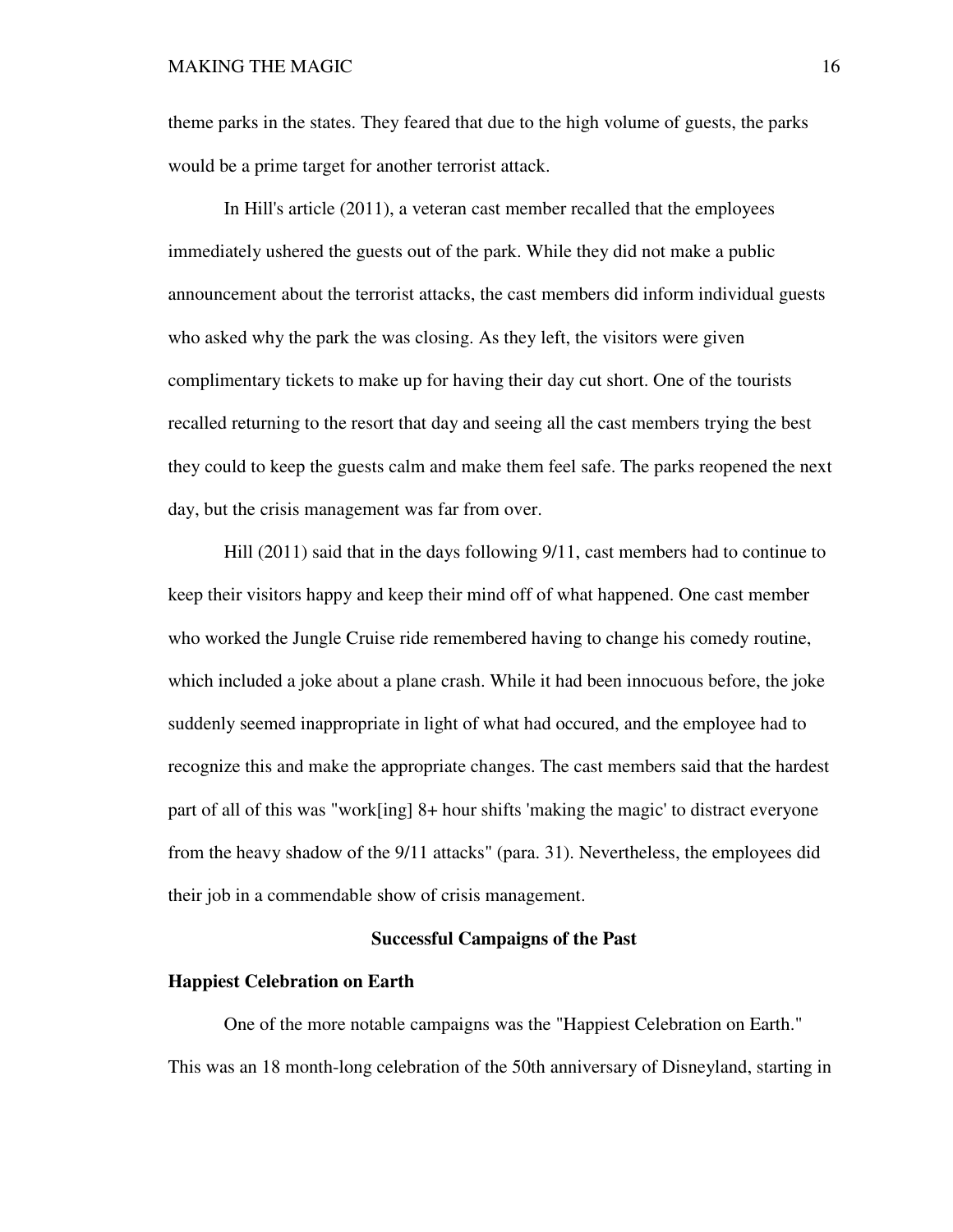#### MAKING THE MAGIC 17

May 2005 and ending in September 2006 (PR Newswire, 2005). In an article for Ad Age, Michael Mendenhall (2005) referred to the campaign as "an opportunity to remind people of their bond with the Disney theme park" (para. 10). It was also the first time that all the Disney parks worldwide joined together to celebrate. Two important aspects of this campaign was the official 50th anniversary podcast and the live simulcast.

**Podcast.** One of the unique things about the "Happiest Celebration on Earth" campaign was its embrace of modern technology. Specifically, this was through the use of the podcast. According to a press release on PR Newswire (2005), Disney held a three day podcast from May 3 to 5 of 2005. This official podcast included celebrity interviews, music, stories of Disneyland's history, and finally, live coverage of the official 50th celebration. The Internet audio show was free and available for anyone to listen to through Disneyland's official website.

 In his interview with Schwartzman (2008), Wardle said that this podcast allowed the company to engage their audience and start a dialogue with them. He also discussed how the podcast offered fans the opportunity to get a behind-the-scenes look at the Disney parks. While there was a concern as to whether or not this would spoil the "Disney magic," Wardle explained that the choice to let the audience in on the secrets was something that Walt Disney used to do with the Disneyland show back in the 50s. Thus, this podcast was a great opportunity to follow in the footsteps of their founder and offer that same look behind the curtain. The same behind-the-scenes look was a key factor in the live simulcast as well.

**50th celebration and live simulcast.** On May 5, 2005, the official 50th anniversary celebration of Disneyland began. Regina Hinrichs (2005), a member of the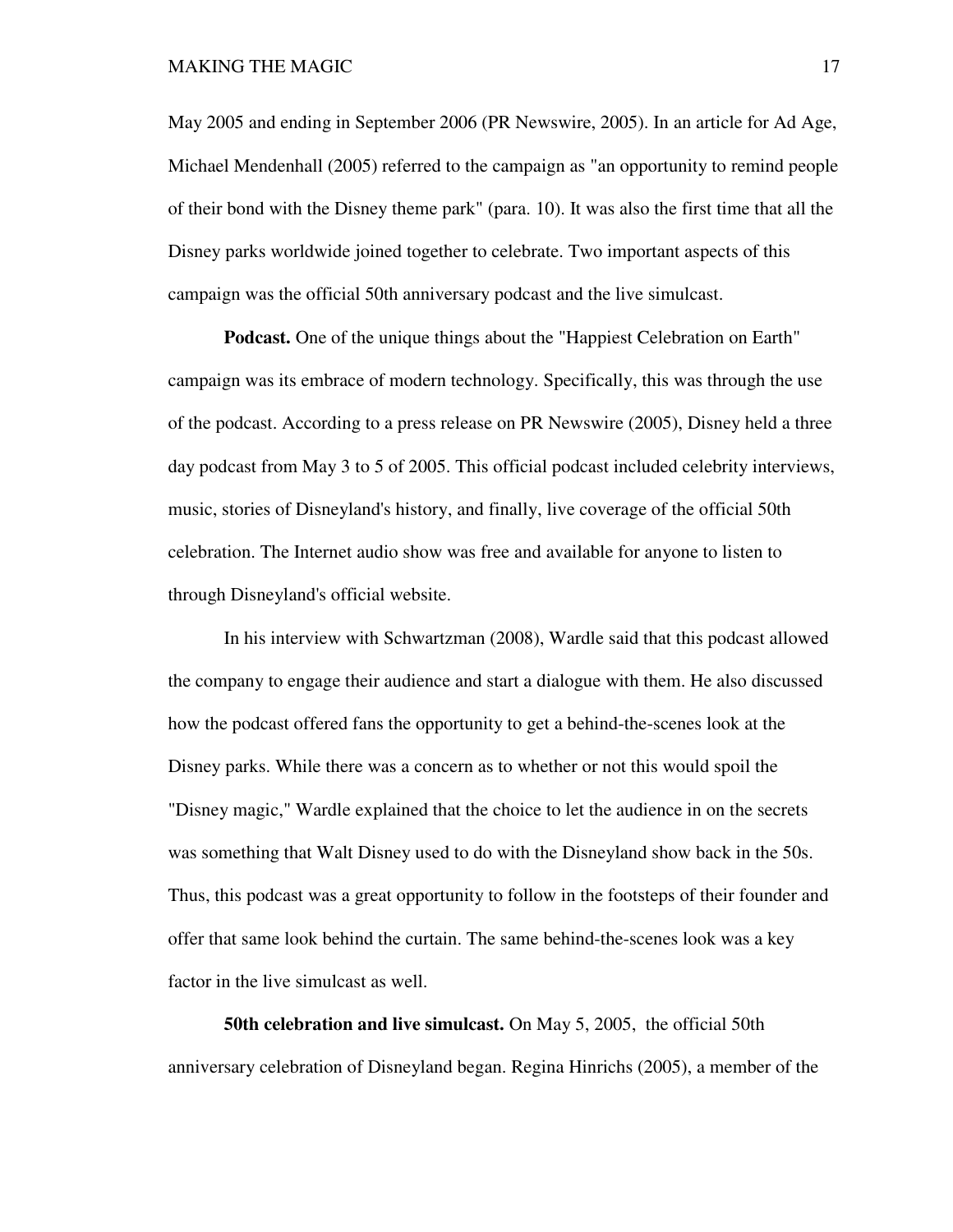press who was attending the event in Orlando, described the celebration. All the Disney parks worldwide participated in the simulcast through a live satellite feed set up on a large screen right next to the castles of the respective parks. In California, former and current CEOs Michael Eiser and Robert Iger spoke about Disneyland's heritage and Walt Disney's vision. According to Hinrichs (2005), the real surprise occured with the appearance of 93 year-old Art Linkletter, the host of the opening day broadcast of Disneyland back in 1955. After the live simulcast, each park held their own festivities. In Disney World, Broadway stars such as Jennifer Holiday and Andrea McArdle performed their renditions of classic Disney songs. Lastly, in pure Disney fashion, the celebration day ended with fireworks and confetti.

#### **Where Dreams Come True**

Shortly after the "Happiest Celebration on Earth" campaign came to an end, Disney was already at work on their next campaign, "Where Dreams Come True." According to the official fact sheet (2008), the campaign started in 2006 and ran until 2008. In the press release (2006), several elements were highlighted as key factors in this new campaign. Following the success of Disneyland's 50th anniversary, Disney decided to focus once again on a worldwide scope for the campaign, incorporating "consistent global messaging" into all 11 Disney parks (para. 4). The marketing team at Disney also wanted to encourage their consumers to customize their own Disney vacation; for example, allowing for visitors to receive their own personalized park tickets (Fact sheet, 2008). The press release (2006) also announced the hiring of top advertising talent, such as photographer Gus Butera and directors Tarsem and Leslie Dektor. They would be working alongside Disney's in-house creative team to put together a unique advertising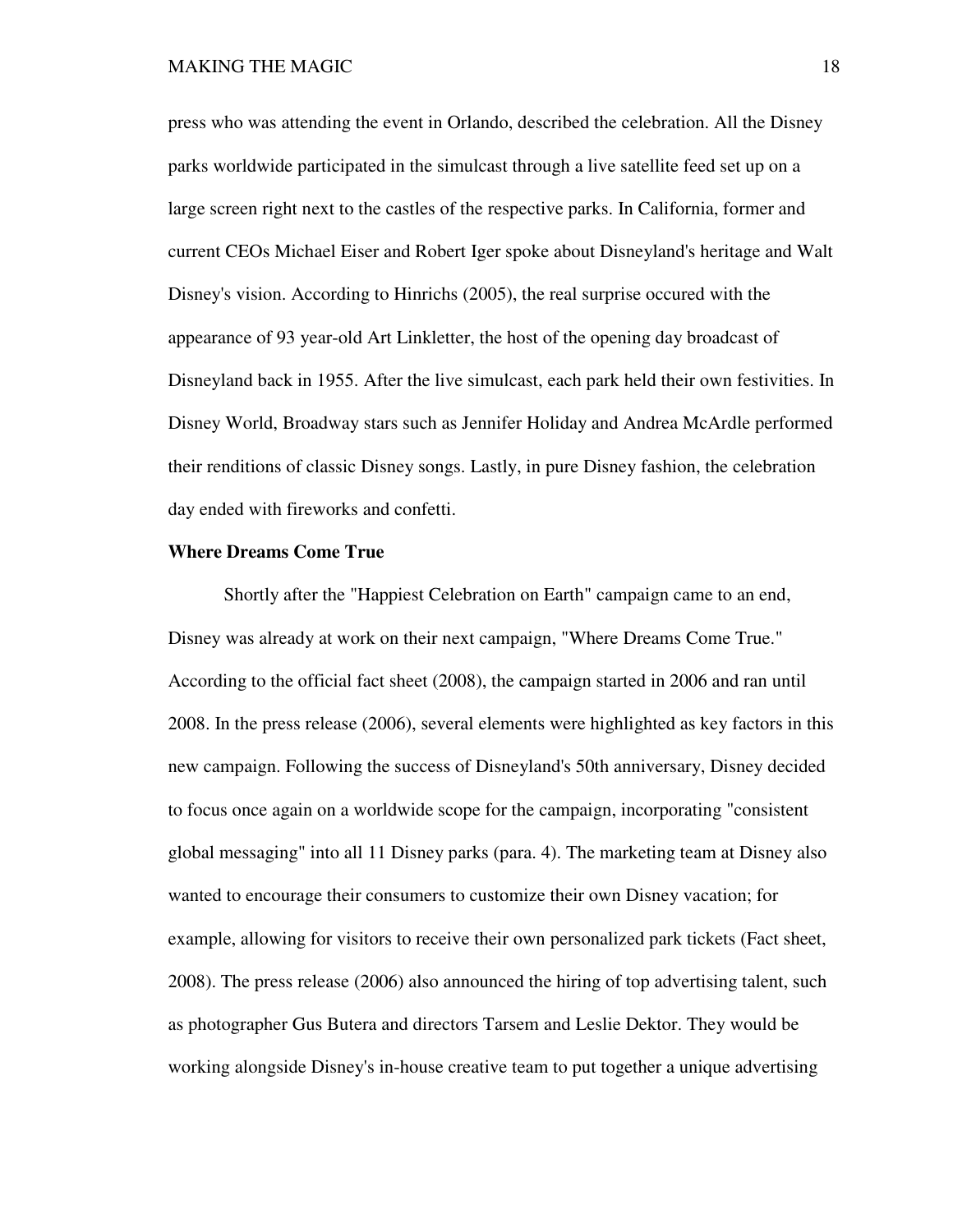campaign with a clear message that could be used to promote all of Disney's parks worldwide.

 **Year of A Million Dreams campaign.** According to the press release (2006), the "Where Dreams Come True" campaign included a sub-campaign known as "Year of a Million Dreams." This was announced with a special press event in New York City in June 2006 (Weiss, 2009). Launched on October 1, 2006, "Year of a Million Dreams" incorporated a giveway in which cast members would award "a million dreams, both large and small, to guests selected through random process" (para. 12). These dreams could include anything from a stay in the VIP hotel suite inside the Cinderella castle at the Magic Kingdom in Disney World to private meet-and-greets with Disney characters. The first of these dreams was awarded to the Spangler family from Ohio just five days after the campaign launch; the family got the entire Magic Kingdom to themselves for a day (Fact sheet, 2008). Even the decor of the Disney parks was changed to reflect the "Year of a Million Dreams" campaign, with banners on streetlights and bright pastelcolored swirls on the monorails and signage (Weiss, 2009).

 Despite the apparent success of the campaign and the increased attendance at the parks, Yesterland essay writer Werner Weiss (2009) noted several gripes he had with the campaign. First of all, due to the odds, there was no real guarantee that an average family traveling to a Disney park would win anything at all, let alone one of the bigger grand prizes. Weiss said, "It's hard to imagine a family planning to spend thousands of dollars on a Walt Disney World vacation because they just might be picked at random to win something" (para. 23). Secondly, the decor that Disney used to mark the "Year of a Million Dreams" clashed with the already established themes of the parks and their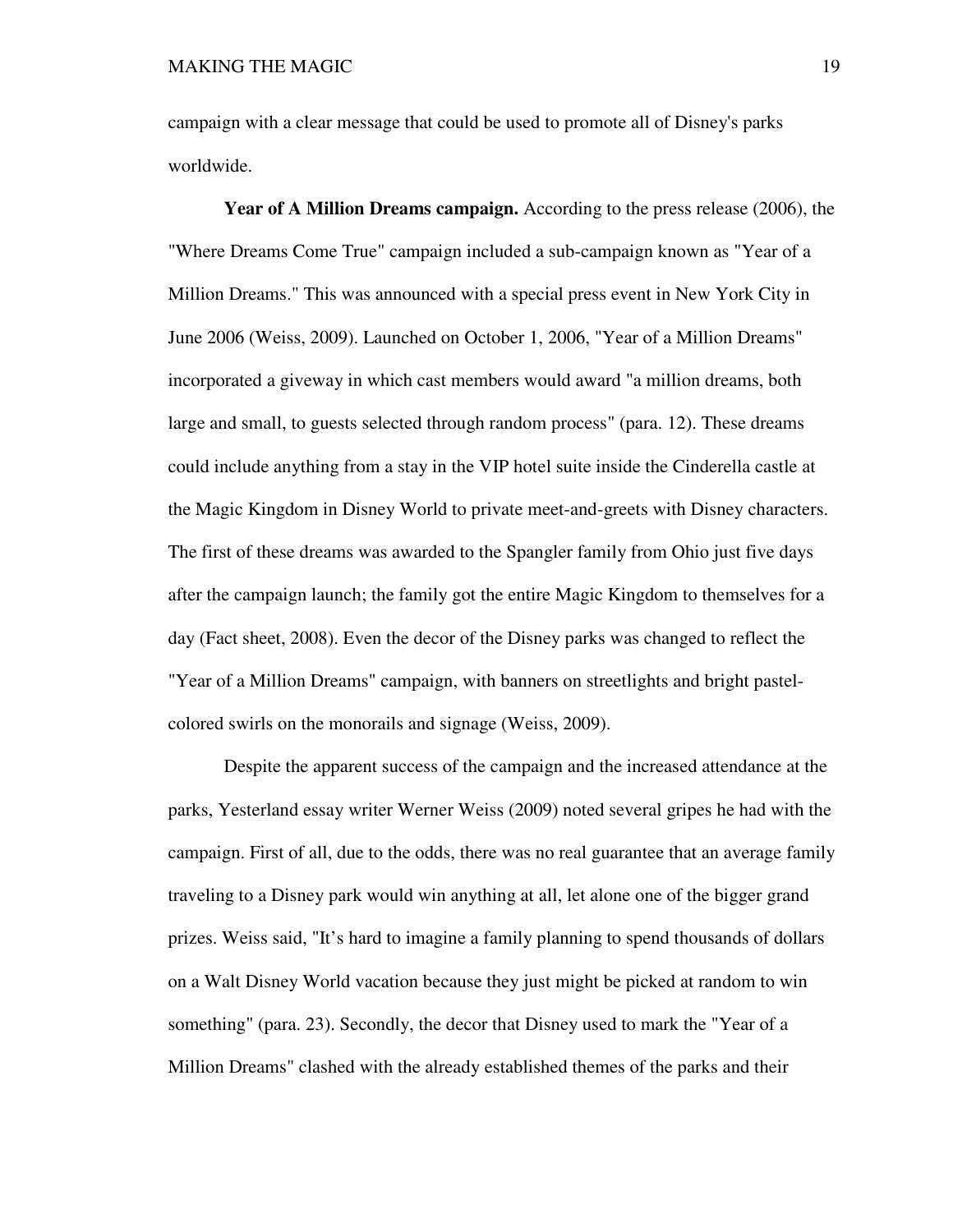respective worlds. Instead of being a subtle reminder, the decor only detracted from the overall experience and took away some of the magic of the parks. Lastly, the promotion went on for what Weiss believed was way too long. Instead of ending in 2007 as it was originally scheduled, Disney's marketing decided to extend the campaign into 2008, including more prizes and other slight changes. By then, Weiss feared that the campaign had become tiresome and worn-out. However, despite the criticisms of Weiss and several other Disney fans online, the campaign continued and manage to become a success.

 **Annie Leibovitz photography.** As part of the advertising campaign for "Year of a Million Dreams," Disney commissioned American portrait photographer Annie Leibovitz. She created a series of photographs using celebrites to recreate famous Disney scenes, such as Scarlett Johansson as Cinderella running away from the ball as the clock strikes twelve (Maclelod, 2007). Other notable celebrities used for the advertisements in included pop star Beyoncé Knowles, actress Whoopie Goldberg, and British soccer player David Beckham (Keck, 2007). These portaits appeared as print advertisements in the March 2007 issues of several popular magazines including Vogue, Vanity Fair, and GQ (Maclelod, 2007). The glamorous Disney photos gained quite a bit of recognition in press. William Keck (2007) of *USA Today* wrote, "When it comes to wishing upon a star, Annie Leibovitz has far more influence than Jiminy Cricket" (para. 1). Though the "Year of a Million Dreams" campaign ended in 2008, Leibovitz's photos are still available to view online.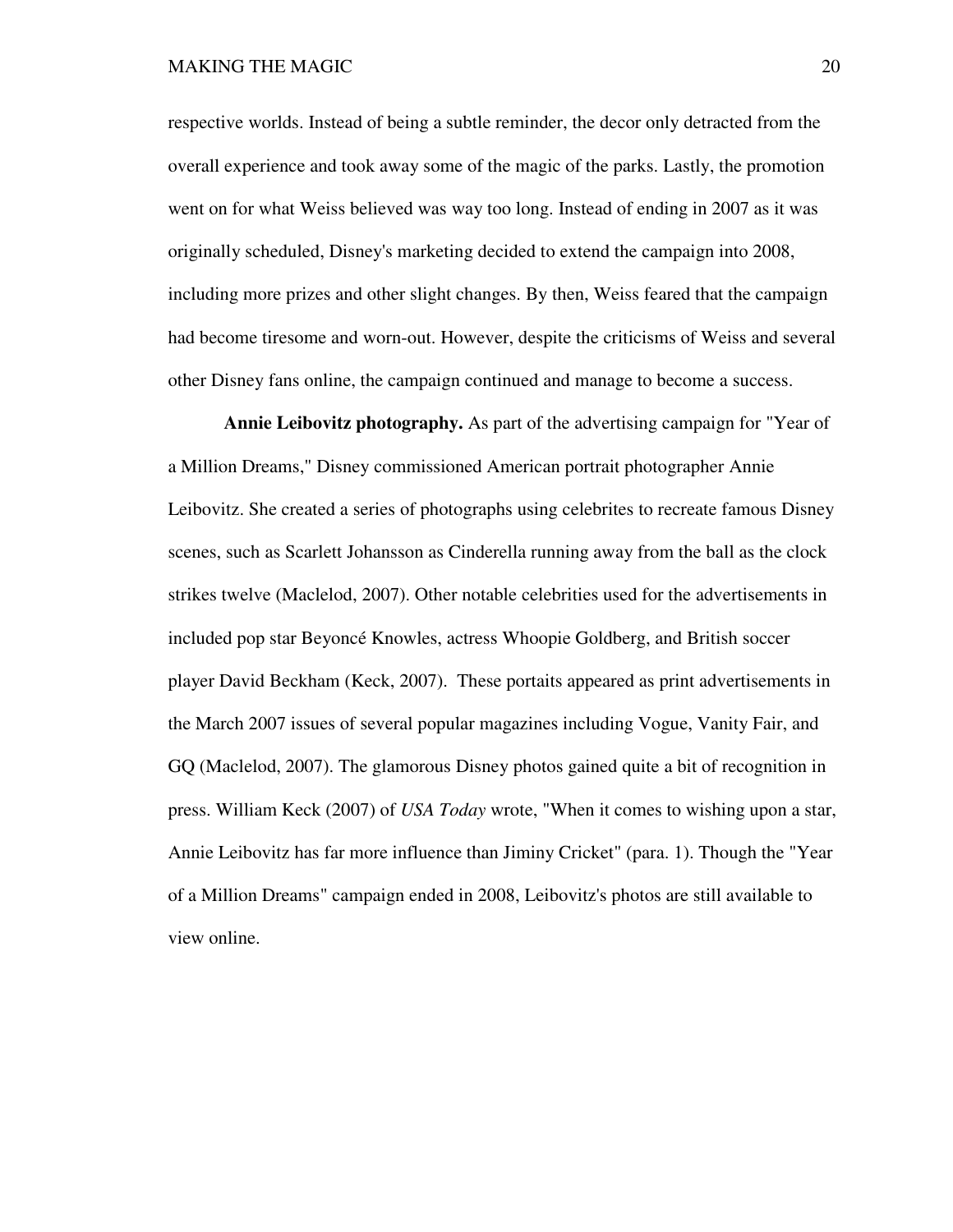### **Current & Future Campaigns**

### **Growth and Changes**

 Walt Disney once said, "Disneyland will never be completed. It will continue to grow as long as there is imagination left in the world" (as cited in "Disney Parks  $\&$ Resorts Fact Sheet," 2013, p. 1). Since the start of Disneyland and Disney World, several significant changes have been made to the parks to make the guest experience even better. More rides have been opened and older rides have been taken out or refurbished. Most recently, in December of 2012, New Fantasyland opened at the Magic Kingdom in Walt Disney World. This doubled the size of Fantasyland and added two new castles and restaurants (p. 2). Due to all the new developments and attractions constantly being added, the Disney experience can be new for every single guest, no matter how often they visit the parks.

 Aside from the physical changes to the parks, there has also been a slight shift in Disney's marketing efforts. In his 2008 interview with Schwartzman, Wardle predicted that Disney's future public relations efforts would include more consumer dialogue. In other words, he forsaw the company directly engaging their guests with media relevant to them and embracing technology to create interactive experiences. For example, Wardle mentioned Disney's Virtual Magic Kingdom, a virtual online world which allows the 8- 12 year-old tween demographic to create their own avatars, play games, and score points to win virtual merchandise. These points can even be earned in the real-world parks, through scavenger hunts and other activities (Schwartzman, 2008).

 Wardle also predicted a trend toward including more mobile phone updates and apps for the parks, including a character finder which helps guests locate their favorite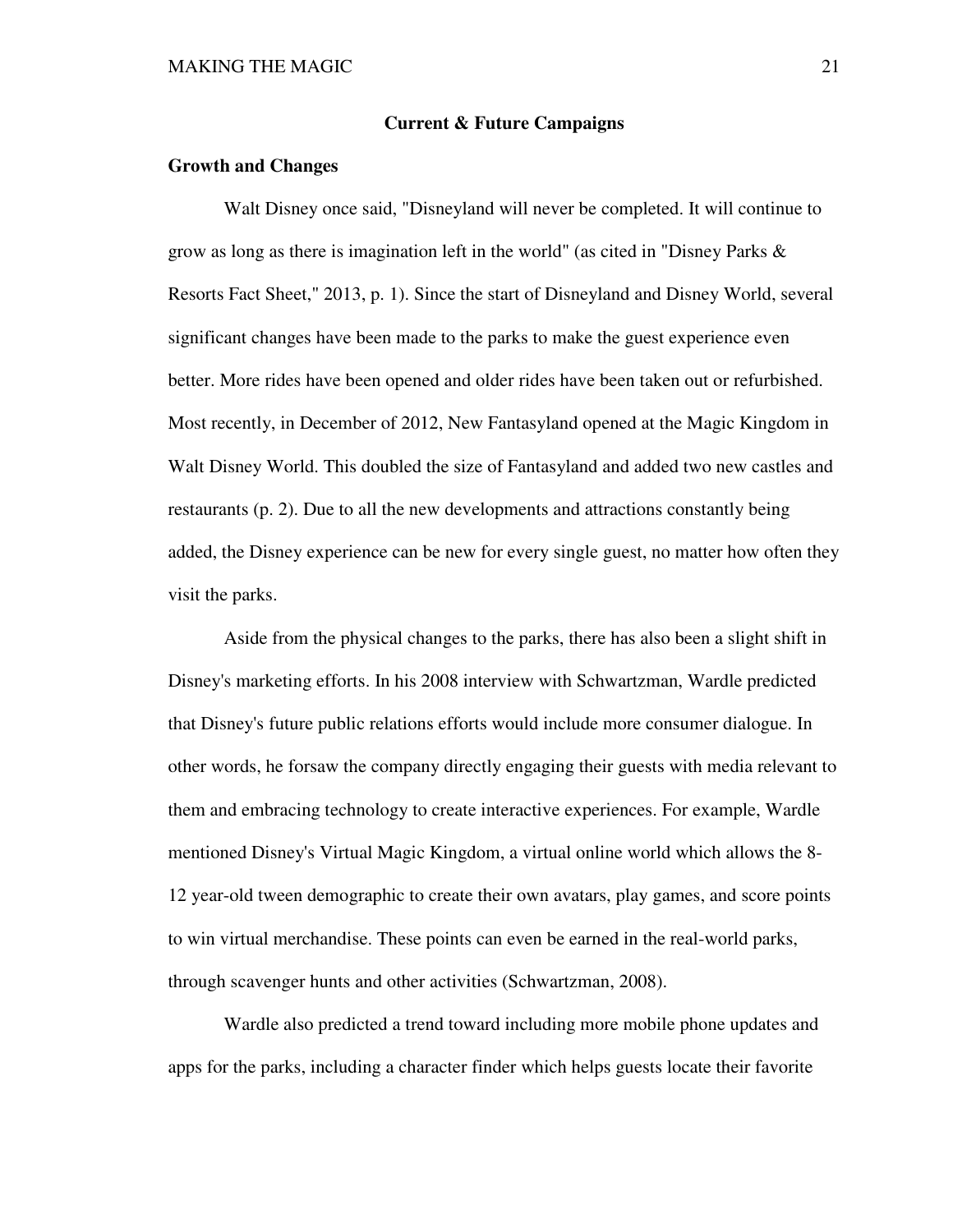Disney characters within the park (Schwartzman, 2008). This prediction came true with the launch of the "Mobile Magic" app, as well as the more recent "My Disney Experience" app in August 2012. This app allows guests to check wait times for park attractions, look up maps, and even make dining reservations, from both in and outside of the park (Brigante, 2012). Aside from the online experiences and mobile phone apps, Disney has also made great progress in the area of social media marketing, through the use of their public blog and their most recent marketing campaign.

### **Disney Parks Blog**

 In 2009, Disney Parks launched their official blog as part of their corporate website. According to Disney Parks' social media director Thomas Smith, the Disney Parks blog "serves as the hub for its social media presences" (Wilson, 2012, para. 5). Smith said the idea behind the blog was to let Disney fans connect with park employees, cast members and Imagineers. More than 70 writers contribute to the blog, posting about 7 or 8 times a day according to a highly scheduled editorial calendar.

 The blog authors write about everything, from special events taking place at the parks to behind-the-scenes look at various attractions. Their wish is to let their audience in on more of the Disney experience, generating content that will resonate with fans. For instance, in Wilson's article (2012), Smith noted that using search engine optimization tools, the blog writers were able to determine that their audience was already beginning to search for Christmas-related keywords during the summer. Thus, they planned their blog posts accordingly, listening to their target and providing more of the content they knew their readers would want to see.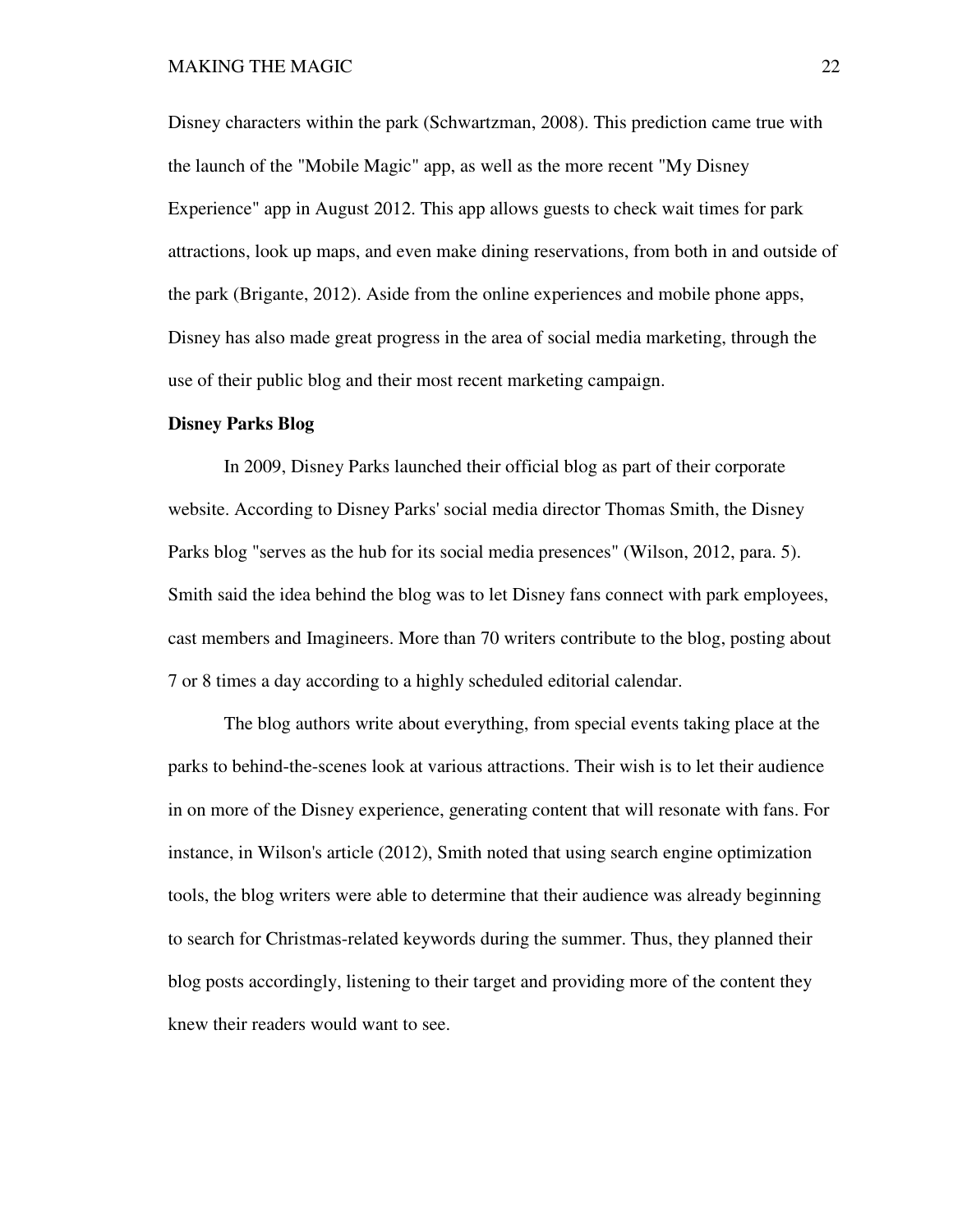### **Show Your Disney Side**

 In late 2013, Disney Parks began a unique campaign to make the most of their social media and online presence. This campaign, referred to as "Show Your Disney Side" was first noticed in the summer of 2013, with mockup ads circulating around the Internet (Gundell, 2013). These advertisments featured a girl and boy dressed in the style of Disney characters Minnie Mouse and Woody from Toy Story with the words "Find/share your Disney side. Everyone has one. So this year, let loose, come play and bring out the fun in your family at the place where dreams come true" (para. 4). The guests in the ad were illustrating a trend known as "Disneybounding," which was popularized by Disney fans on the Internet and on social media sites such as Tumblr. With Disneybounding, guests at the Disney parks express their creativity by using everyday clothes to dress in the style of their favorite Disney characters, picking color schemes or accessorizing with jewelry, shoes or purses to give off the impression of a specific character or theme. With the integration of Disneybounding into their marketing campaign, Disney was making a statement: that this new campaign would be all about encouraging vistors to share their Disney experiences using social media.

**Social media all-stars campaign launch.** On the official campaign launch for "Share Your Disney Side," Disney's marketing team had a special plan in store. According to the official Disney Parks blog, on October 31, 2013, Disney invited various Internet celebrities to the Disneyland resort to document their experience and, as the campaign stated, share their Disney side (Glover, 2013). Special guests were specifically picked from their work on several popular social media sites, including YouTube, Instagram, Pinterest, and Vine. Stars included Internet meme sensations Grumpy Cat and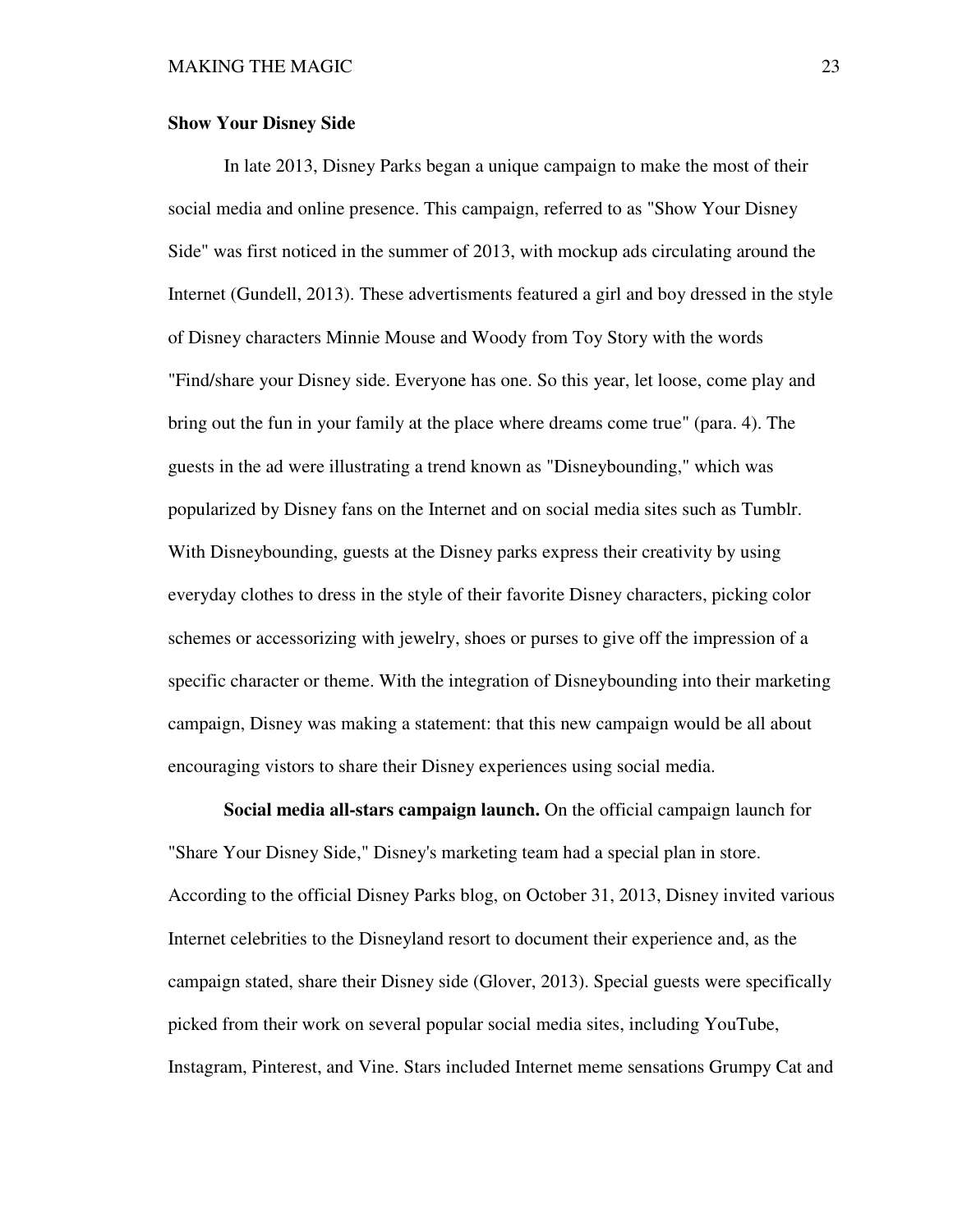#### MAKING THE MAGIC 24

Zeddie Little, who gained fame on the Internet as the Ridiculously Photogenic Guy. Other well-known Internet celebrities such as acapella singer Mike Tompkins and comedian Mark Malkoff were also invited to Disneyland, and featured their experiences in videos which were posted to the Disney Parks YouTube account. This campaign generated quite a buzz on the Internet, and the videos of the Internet stars at Disneyland were shared all across social media.

**Vine Your Disney Side contest.** Another big aspect of the "Share Your Disney Side" campaign was a contest through Vine. According to Disney Travel Examiner Debra Peterson (2013), on October 1, Disney Parks launched their official Vine account and posted up a video detailing a contest they would be running for all Disney fans with a Vine account. The contest was called "Vine Your Disney Side" and the challenge was for fans to create a 6-second video to showcase their love for either Disneyland or Walt Disney World. In order to be considered for the contest, fans had to submit a video under the hastag #DisneySideContest. Selected videos were placed on Disney's official Vine account beginning on October 7, and the creators would receive \$1000. They would also be entered for a chance at the grand prize: a trip to a Disney park and \$10,000 to make additional Disney Side videos. The brillance of the "Vine Your Side" campaign was that it called upon Disney fans who were already active on social media to create their own promotional materials for the park. This generated a sort of honesty that would be hard to recreate with actors hired to do a commerical or pose for a print ad, and it would encourage Disney guests to talk about their experiences and share them with others.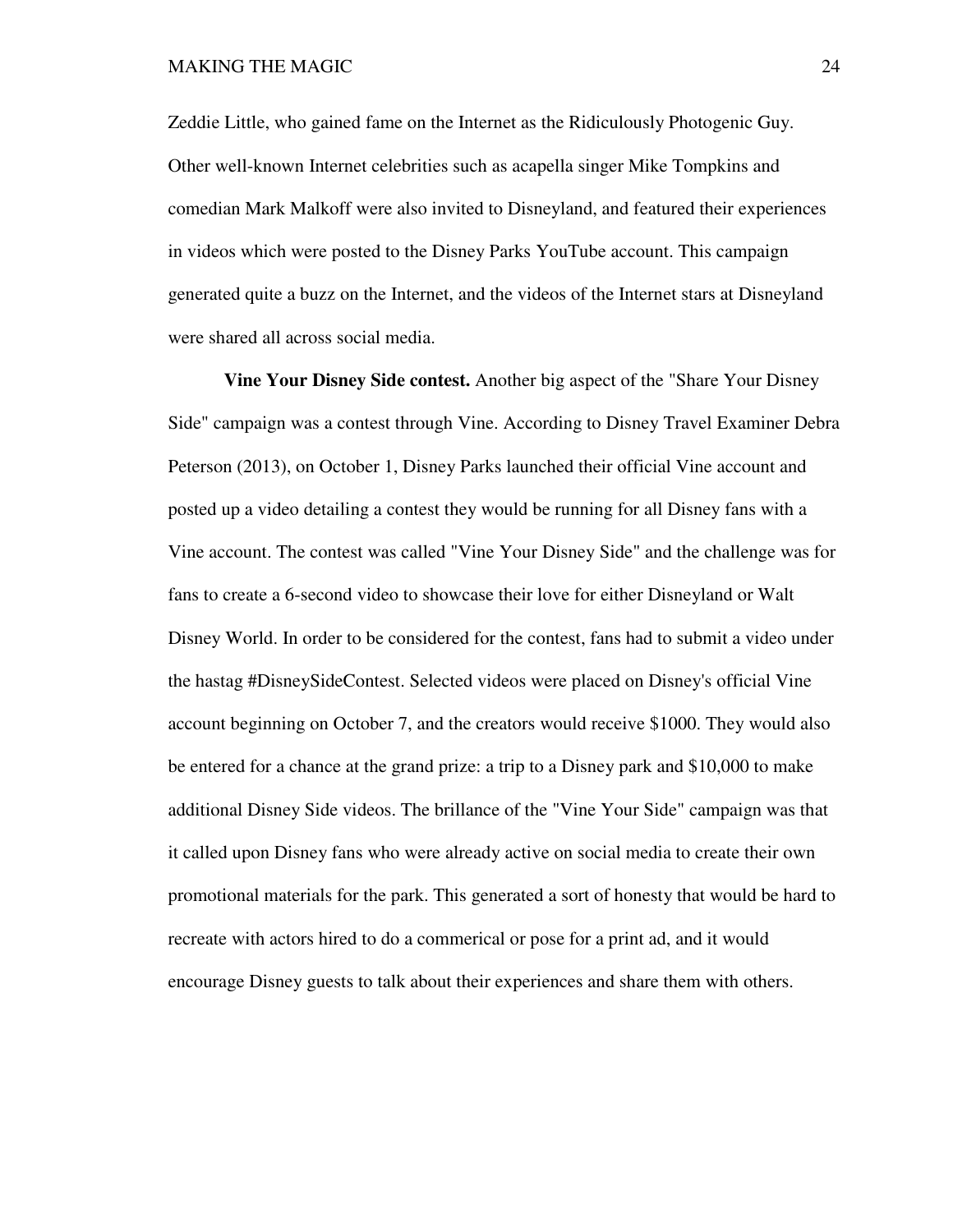### **What We Can Learn from Disney's PR**

### **Deliver Excellent Customer Service**

 First of all, if you wish to model your company's public relations after those of the Walt Disney Company, you need to be willing to deliver excellent customer service. In his book, Kinni (2011) highlighted the importance of keeping guests satisfied. If your customers are happy, you can easily convince them to be repeat customers and even to recommend your products or services to their friends. If your customers are unhappy, you may end up losing them, as well as any other business they might have generated through word-of-mouth recommendations. What does good service look like? According to Kinni (2011), this means "exceeding your guests' expectations by paying attention to every detail of the delivery of your products and services" ("Defining Practical Magic," para. 3). As mentioned earlier, Walt Disney had this keen eye for detail when he created Disneyland. His team of Imagineers built Disneyland with the same magic that surrounded the making of their feature films, and his organizational culture continued to nuture the idea of Disneyland being a magical experience instead of a simple amusement park. Campaigns such as "Year of Million Dreams" and "Show Your Disney Side" emphasize the customer experience by offering incentives and encouraging them to make their Disney vacation their own.

### **Remain Flexible**

 A second lesson that can be taken from Disney's public relations is the ability to remain flexible. In other words, you need to keep your eyes open for improvements to be made and respond accordingly. This was exactly what Walt Disney did at the start of Disneyland. He talked with guests and got their opinions about what they would like to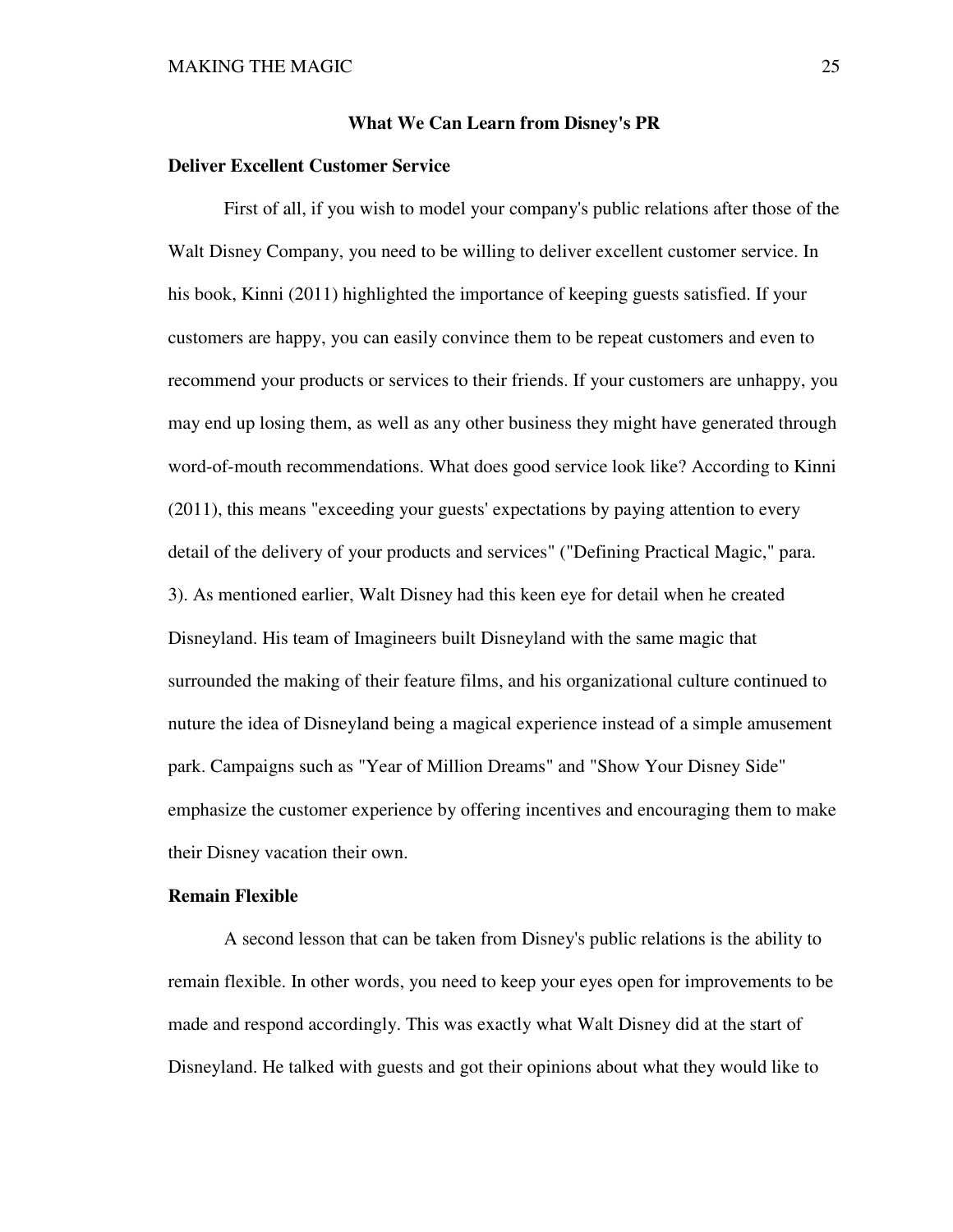see and what needed to be changed. A successful company is never afraid of change. In his interview, Wardle said that it is important to embrace change, as this is the only way to ensure you will stay relevant to your audience and be able to reach them and not get left behind (Schwartzman, 2008). This is especially important in crisis management as welll. In her case study, Stewart (2004) advises businesses facing a crisis to tell the truth, back it up with action, listen to your publics, put future strategies in place, and remain calm and patient (Stewart, 2004). By making changes to deal with crises, you show your audience that you care about their perception and are willing to take steps to fix a problem.

# **Connect Emotionally**

 Lastly, and perhaps most importantly, in order to create a loyal base of customers that are dedicated to your business and its prouducts, you need to connect emotionally with your audience. In his article Mendenhall states that "the greatest brands are those with the strongest emotional connection to their customers" (para. 1) Smith (2012) reemphasized this idea in PR Daily when he said that exact marketing phrases or campaign taglines may not be remembered "but how we make you feel will last" (para. 21). This emotional connection is something that the Disney company has mastered. For decades, they have branded their parks as "the happiest place on earth." Disney is so much a part of everyone's childhood especially in America. The emotional connection runs deep, and Disney has recognized that and made the most of it through their branding and marketing. If a company wishes to be successful, they must understand the power of emotions and know how to create a product and deliver services that can fulfill that need. If they do that, they can be one step closer to making the magic.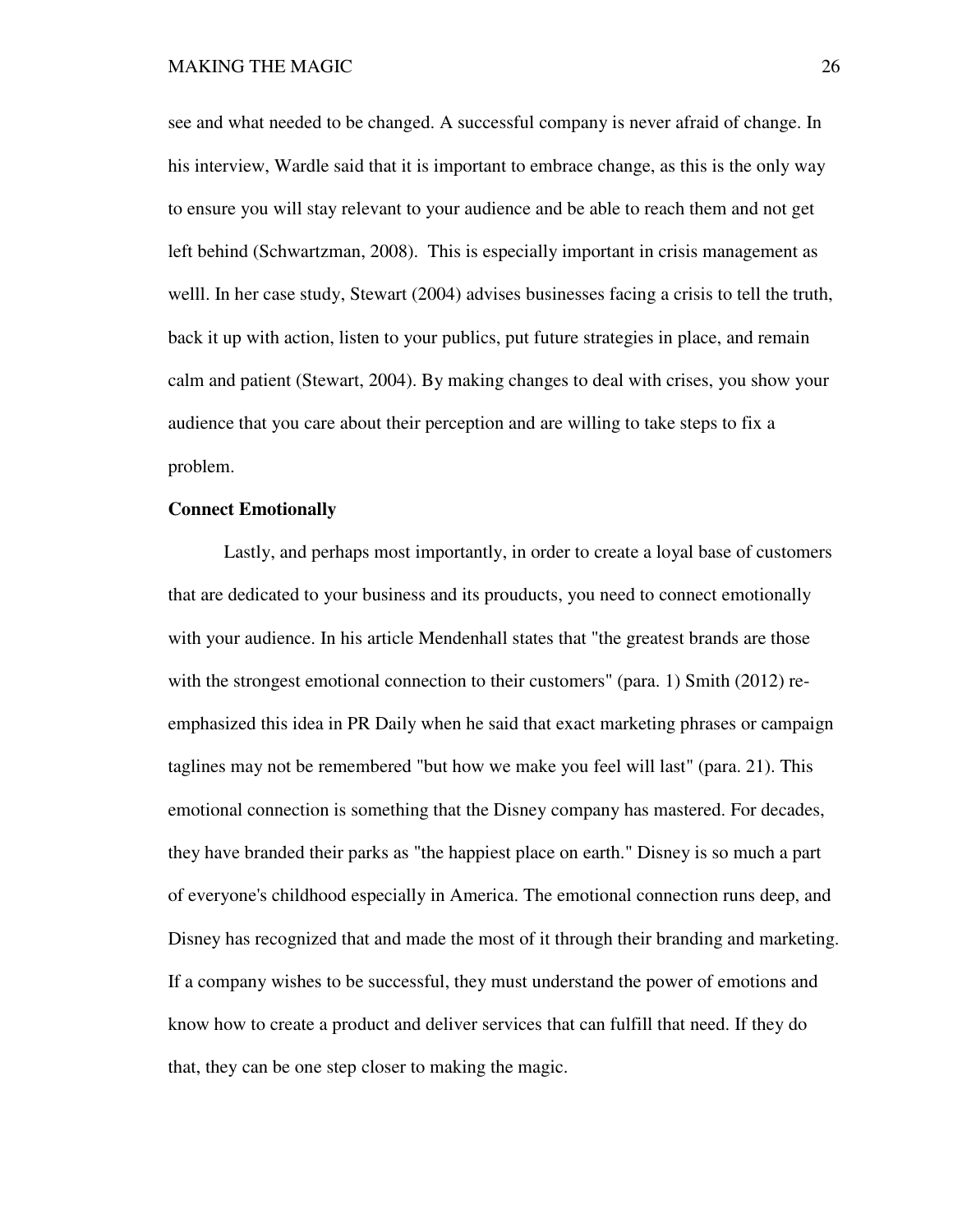## **References**

- Brigante, R. (2012, Aug. 2). Walt Disney World launches "My Disney Experience" app offering wait times, dining reservations, future NextGen Fastpass. Retrieved from http://www.insidethemagic.net/
- Glover, E. (2013, Oct. 31). Social media all-stars show their Disney side at the Disneyland resort [Blog post]. Disney Parks blog. Retrieved from http://disneyparks.disney.go.com/
- Griffiths, B. "Dateline: Disneyland" Televised opening of Disneyland. Retrieved from http://www.startedbyamouse.com/
- Gundell, S. (2013, July 29). "Show Your Disney Side" rumored to be the 2014 Disney Parks marketing campaign. Retrieved from http://www.examiner.com/
- Hill, J. (2011, Sept. 7). What was it like at Walt Disney World on 9/11." *Huffington Post* Blog. Retrieved from http://www.huffingtonpost.com/
- Hinrichs, R. (2005). 50th anniversary celebration simulcast. DIS Press Event Coverage. Retrieved from http://www.wdwinfo.com/
- Keck, W. (2007, Jan. 25). Disney's dazzling "Dreams." *USA Today*. Retrieved from http://www.usatoday.com/
- Kinni, T. (2011). *Be Our Guest: Perfecting the Art of Customer Service* [Kindle edition]. Retrieved from Amazon.com
- Macleod, D. (2007, Feb. 13). Disney launches Year of a Million Dreams with Annie Leibovitz [Blog post]. Retrieved from http://theinspirationroom.com/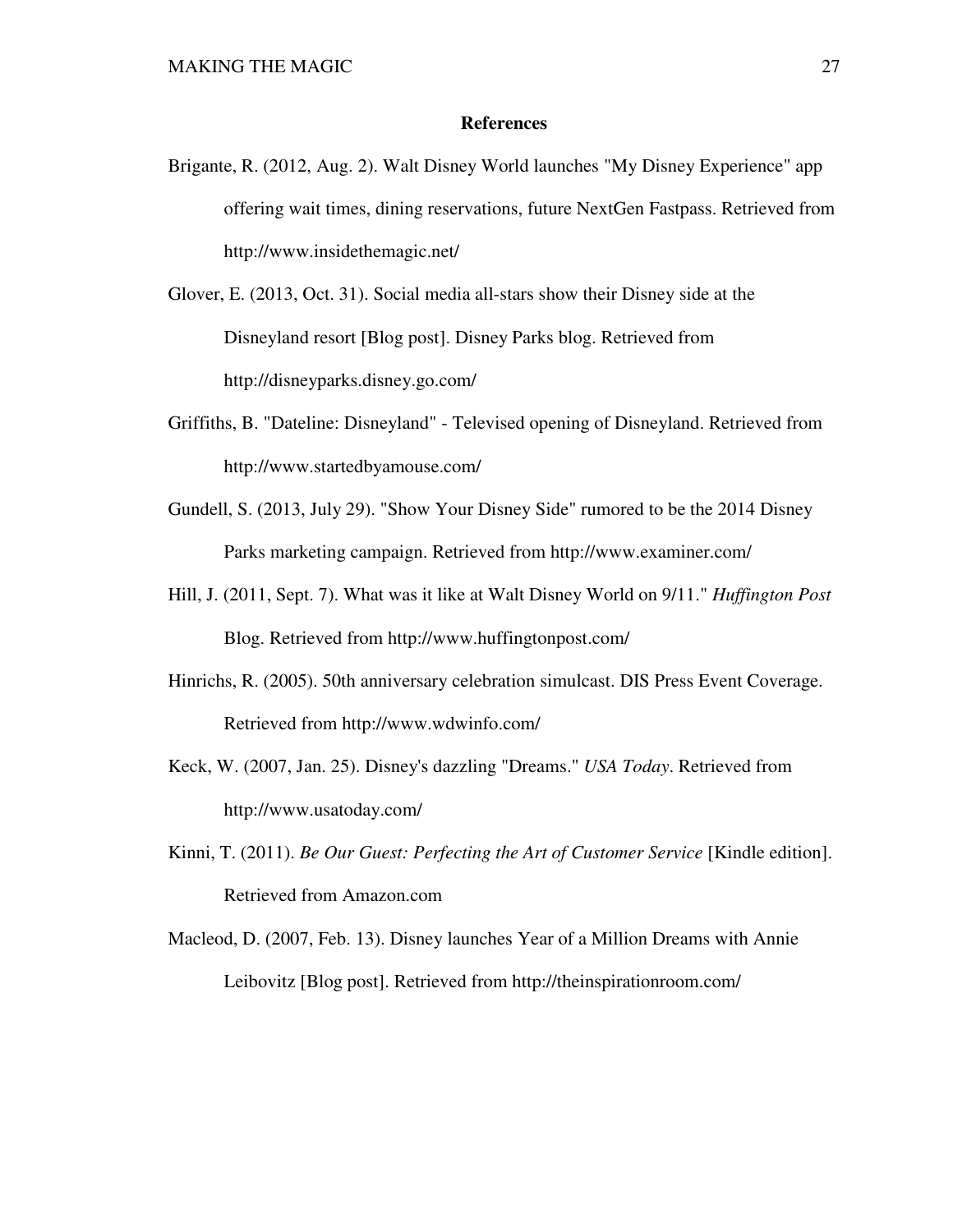- Marks, S. (Producer) & Disney, W (Executive producer). (1955, July 17). *Dateline Disneyland* [Television broadcast]. The American Broadcasting Company. Retrieved from YouTube.
- Mendenhall, M. (2005, Feb. 14). Emotional equity is still Disney's key asset. *Ad Age*. Retrieved from http://www.adage.com/
- Momdjian, C. (2014, Jan. 22). Infographic: Disney's charitable giving reaches \$370 million in 2013. Retrieved from http://www.thewaltdisneycompany.com/
- Peterson, D. (2013, Oct. 1). Disney Parks launches Vine contest, asks guests to "Show Your Disney Side." Retrieved from http://www.examiner.com/
- PR Newswire. (2005, May 1). Disneyland resort to "podcast" launch of its 50th anniversary celebration [Press release]. Retrieved from http://www.prnewswire.com/
- Ridgeway, C. (2007). *Spinning Disney's World: Memories of a Magic Kingdom Press Agent* [Kindle edition]*.* Retrieved from Amazon.com.
- Schwartzman, E. (2008, Feb. 17). On the Record Online with Disneyland VP PR Duncan Wardle. On the Record Online podcast. Podcast retrieved from http://www.ontherecordpodcast.com/
- Stewart, S. (2004). Disneyland's public relations [pdf file]. Arthur W. Page Society. Retrieved from http://www.awpagesociety.com/
- The Walt Disney Company and Affiliated Companies Parks and Resorts Press. (2006, June 7). Disney Parks introduces "Where Dreams Come True" a worldwide initiative tied to global consumer insights [Press release]. Retrieved from